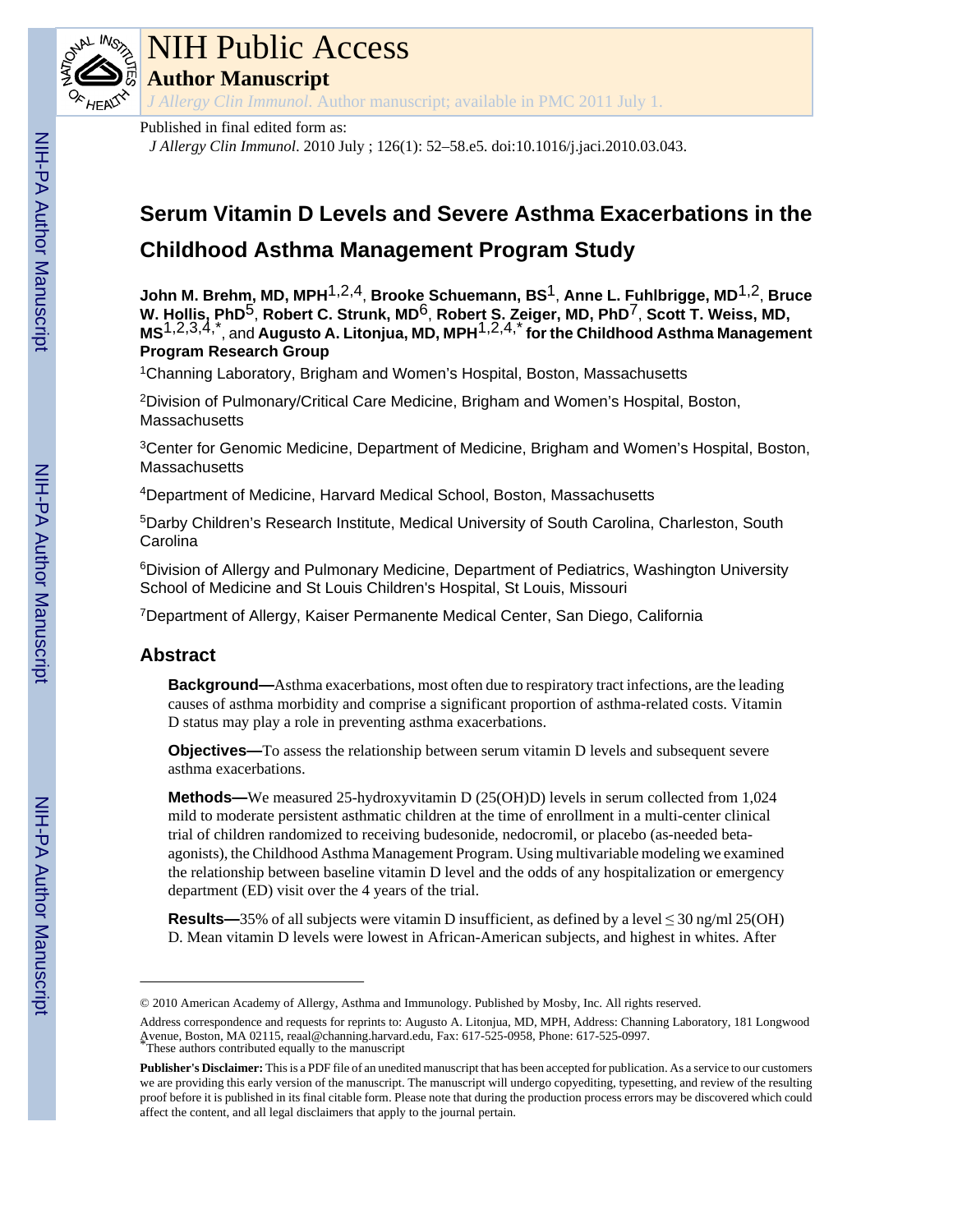adjusting for age, sex, BMI, income, and treatment group, insufficient vitamin D status was associated with a higher odds of any hospitalization or ED visit (odds ratio [OR] 1.5 [95% confidence interval  $[CI]: 1.1 - 1.9] P = 0.01$ .

**Conclusion—**Vitamin D insufficiency is common in this population of North American children with mild to moderate persistent asthma, and is associated with higher odds of severe exacerbation over a four year period.

#### **Keywords**

Asthma; Vitamin D; inhaled corticosteroids; asthma exacerbations

#### **INTRODUCTION**

Asthma is a major public health problem affecting an estimated 22 million people in the United States  $<sup>1</sup>$  and 300 million people worldwide.<sup>2</sup> Much of the burden of the disease is a consequence</sup> of asthma exacerbations, which results in missed time from work, increased absence from school, and increased health-care expenditures. Asthma is the third leading cause of hospitalization among children under 15 yrs of age, with 26.2 discharges per 10,000 population.  $3$  In the United States, asthma healthcare costs are estimated to be \$19.7 billion each year<sup>4</sup>, and hospitalizations from exacerbations are estimated to be responsible for a third of these costs.<sup>5</sup>

Vitamin D has been shown to have several effects on the innate and adaptive immune systems that may modulate the severity of asthma exacerbations. Airway epithelia contain high levels of the enzyme that converts circulating 25-OH-vitamin  $D_3$  to its active form, 1,25-OH-vitamin  $D_3$ . This active form of vitamin D has local effects in response to infections<sup>6</sup> and may dampen the inflammation that is the consequence of these infections.<sup>7</sup> Vitamin D also has potentially beneficial effects on the adaptive immune system through its effects on Th1, Th2, and Tregulatory cells.<sup>8</sup> Through these mechanisms, vitamin D may also have a therapeutic role in reducing asthma exacerbations.

Our group recently published the first epidemiological study demonstrating an association between low vitamin D levels and increased markers of asthma severity, including serum IgE, eosinophil count, hospitalizations in the previous year, and inhaled steroid use.<sup>9</sup> However, this study was cross-sectional and retrospective, and limited to a single geographic location and age group (children 7.5 – 10.5 years of age) in Costa Rica. We now examine the association between vitamin D levels and risk of hospitalization or Emergency Department (ED) visit in a prospective manner in the Childhood Asthma Management Program (CAMP) study, a diverse population of North American asthmatic children.

#### **METHODS**

#### **Study Population**

CAMP was a multicenter, randomized, double-blind, placebo-controlled trial established to investigate the long-term effects of commonly prescribed asthma treatment regimens. In total, 1,041 children were randomized to receive inhaled budesonide, inhaled nedocromil, or placebo. Participants were subsequently followed for a mean of 4.3 years with lung function studies and questionnaires at regular intervals. Serum IgE and eosinophil count were measured at the time of enrollment in the study, and other outcomes such as lung function, response to methacholine, symptom scores as calculated from diary data were recorded at baseline and at regular intervals over the 4-year follow-up period. At regularly scheduled follow-up visits (approximately every 4 months) children and caretakers were asked about hospitalizations or ED visits specifically due to an asthma exacerbation. At the screening visit, children and caretakers were also asked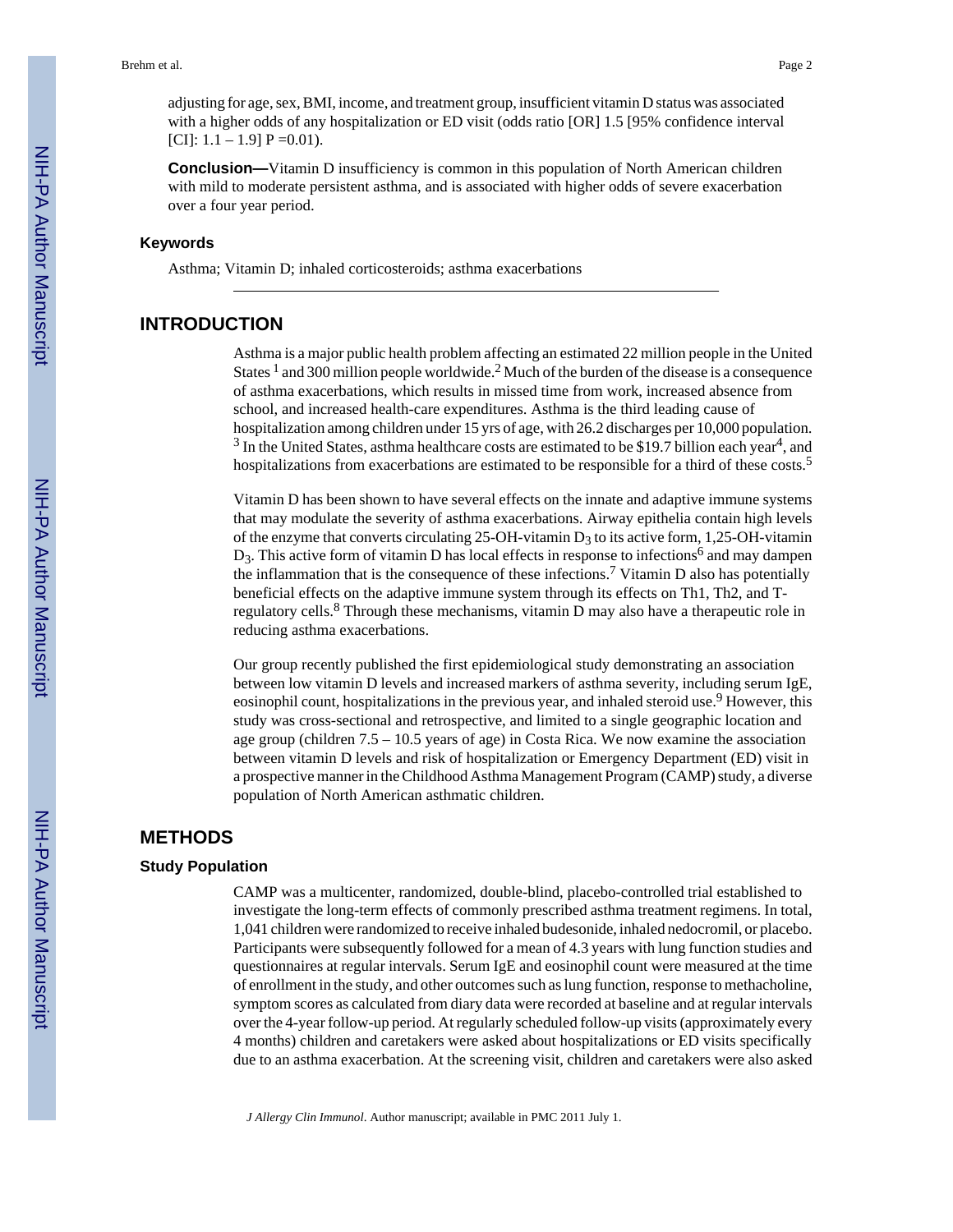about any ED or hospitalizations that occurred in the year prior to enrollment in the study. Trial design, methodology, and the primary outcomes analysis of the CAMP study have been previously published.<sup>10,</sup> 11

At enrollment, CAMP participants had mild-to-moderate persistent asthma based on the presence of symptoms, the use of inhaled bronchodilators at least twice weekly, or the use of daily asthma medication for at least 6 months in the year before screening. Patients with severe persistent and mild-intermittent asthma were excluded from the study. Spirometry was performed at least 4 hours after short-acting bronchodilator use and 24 hours after long-acting bronchodilator use. Spirometry was required to meet American Thoracic Society criteria for acceptability and reproducibility. At least 3 spirometric maneuvers were performed, with at least 2 reproducible maneuvers required for each test. Bronchodilator response to albuterol was assessed at randomization and at all subsequent visits except when a methacholine challenge was performed. Post-bronchodilator spirometric values were obtained at least 15 minutes after the administration of 2 puffs of albuterol (90 mcg per puff).

Approval was obtained from the institutional review boards at each of the CAMP-participating institutions before initiation of the trial. Informed consent was obtained from the parent or guardian of the participant, and the child's assent was obtained before study enrollment.

#### **Serum 25–Hydroxyvitamin D3 (25(OH)D)**

Serum levels of 25–hydroxyvitamin  $D_3$  (hereafter referred to as vitamin D) are considered as the best circulating biomarker of vitamin D metabolic status and reflect contributions from all sources of vitamin D (i.e. diet and sun exposure). 12, 13 A single measurement of vitamin D was obtained on 1,024 subjects (98% of enrolled subjects) using a radioimmunoassay method in Dr. Bruce Hollis' laboratory at the Medical University of South Carolina.14, 15 Vitamin D levels have been shown to be relatively stable when specimens have been properly stored.16 We categorized vitamin D levels into insufficient ( $\leq$  30 ng/ml), and sufficient ( $>$  30 ng/ml) based on previous recommendations.17–19

#### **Statistical Analysis**

A descriptive analysis of univariate predictors and outcomes was performed using a dichotomous vitamin D variable with cut-off of less than or equal to 30 ng/ml. For the purposes of this analysis, severe exacerbation was defined as any hospitalization or ED visit specifically due to an asthma exacerbation over the four year course of the study. P values were calculated using two-sided t-tests for continuous predictors with equal variance, and Wilcoxon rank sum test for continuous predictor with unequal variances. Chi-square tests were performed to obtain p values for binary variables.

Multivariable models were constructed using linear and logistic regression, and proportional hazards models for time-to-event analysis. We initially conducted a retrospective analysis relating baseline vitamin D with the subjects' (or parents') report of an ED visit or hospitalization for asthma in the previous year, obtained at the initial screening visit. The analysis is retrospective because the events had occurred prior to measurement of vitamin D levels, and recapitulates the analysis we conducted in the Costa Rica study.<sup>9</sup> We then conducted the main prospective analyses relating baseline vitamin D with subsequent reports of ED visits or hospitalizations for asthma over the four years of the trial. Potential confounders were included in the multivariable models if they were associated with vitamin D insufficiency on a univariate basis at  $p \le 0.05$ , or if they were plausibly related to both vitamin D levels and asthma severity. The baseline covariates are age, sex, income, and body mass index (BMI). Prospective models for asthma hospitalizations or ED visits were additionally controlled for treatment group. Additional confounders that are possibly causally related to the relationship between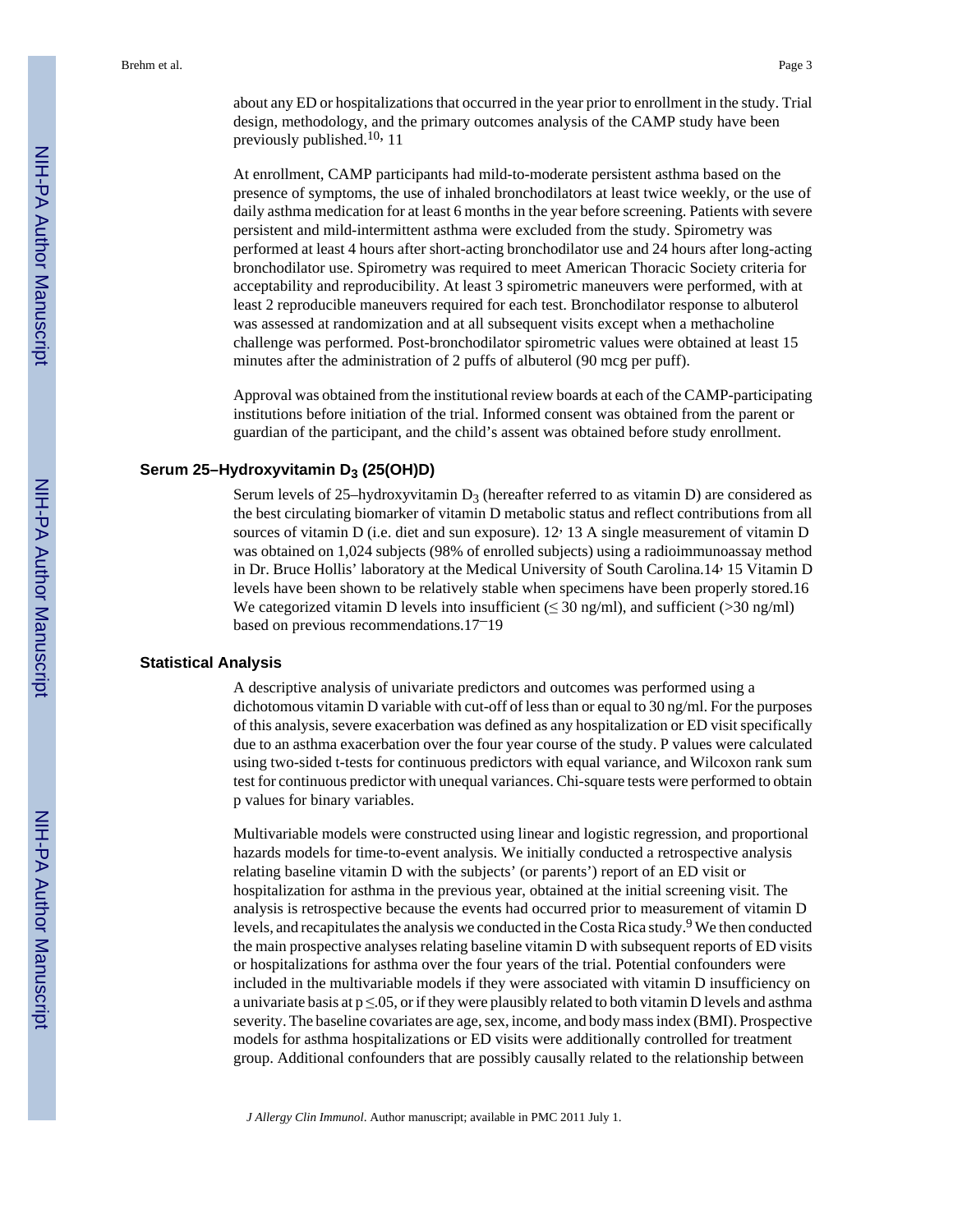vitamin D and the outcome of interest were then added in a stepwise fashion, and include season of vitamin D level draw, baseline asthma severity as determined by a physician, and race. To assess for effect modification by inhaled steroid use, all models were additionally stratified by treatment group (budesonide vs. either placebo or nedocromil). In the stratified analysis, the term for treatment group was removed from the models. All analyses were performed using SAS version 9.1 and JMP 7 (both from SAS Institute, Cary, NC).

#### **RESULTS**

#### **Characteristics of the study population**

The baseline characteristics for the study population stratified by vitamin D sufficiency are shown in Table I. Thirty-five percent of the children were vitamin D insufficient as defined by a level  $\leq$  30 ng/ml. In a univariate analysis, vitamin D insufficiency was significantly associated with older age, higher BMI, and African-American race. A higher proportion of the vitamin D sufficient group was randomized to the budesonide treatment group, although the blood samples were drawn before randomization. Vitamin D insufficiency was not more common among individuals with low income (<\$30,000 per year) in a univariate analysis.

#### **Distribution and predictors of serum vitamin D levels in the study population**

The distribution of vitamin D levels by study center, season, and subjects' self-reported race are illustrated in Figure 1. The highest average levels were in Denver, Colorado, and Albuquerque, New Mexico, and the lowest were in Boston, Massachusetts. Vitamin D levels also varied by season, with summer having the highest mean level, while winter and spring had the lowest. African-American subjects had the lowest average vitamin D levels, and whites had the highest, although there was a wide range of levels among the white subjects.

Among the entire cohort of children with asthma the distribution of vitamin D levels were right skewed, with a few individuals having levels greater than 90 ng/ml, but 95% of subjects had levels between 14 and 72 ng/ml (see **Figure E1 in the Online Repository**). In addition, a plot of the probability of having an ED visit or hospitalization over the four years of the trial versus serum vitamin D level is demonstrated in Figure 2. A smoothing function was used to fit a line between these points to assess for non-linear trends over the range of vitamin D levels in the study. At around 30 ng/ml, the probability of having an asthma exacerbation decreases. Given this finding, and in keeping with prior recommendations for "sufficient" levels, all subsequent analyses were performed with a dichotomous variable for vitamin D levels.

#### **Severe asthma exacerbations**

For the purposes of this analysis, any asthma exacerbation requiring hospitalization or emergency room visit was defined as severe, according to GINA guidelines.<sup>20</sup> Over the four years of the study, 106 children were hospitalized for asthma, and 352 children had either a hospitalization or a visit to the emergency room for an asthma exacerbation. Univariate and multivariable analyses of the relation between vitamin D and odds of ED visit or hospitalization prior to and during the CAMP study are shown in Table II. The odds of any ED visit or hospitalization in the year prior to enrolling in the trial (retrospective analysis) was significantly elevated in the vitamin D insufficient group, even after controlling for age, sex, BMI, and physician severity at baseline. We additionally adjusted for race and season of blood draw in a stepwise fashion, although these covariates are strong determinants of vitamin D levels and therefore may be an overadjustment. The effect remained significant after additionally adjusting for these variables, although the effect size was attenuated.

The odds of any hospitalization or ED visit over the four years of the CAMP study (prospective analysis) in the vitamin D insufficient group were also elevated after adjustment for age, sex,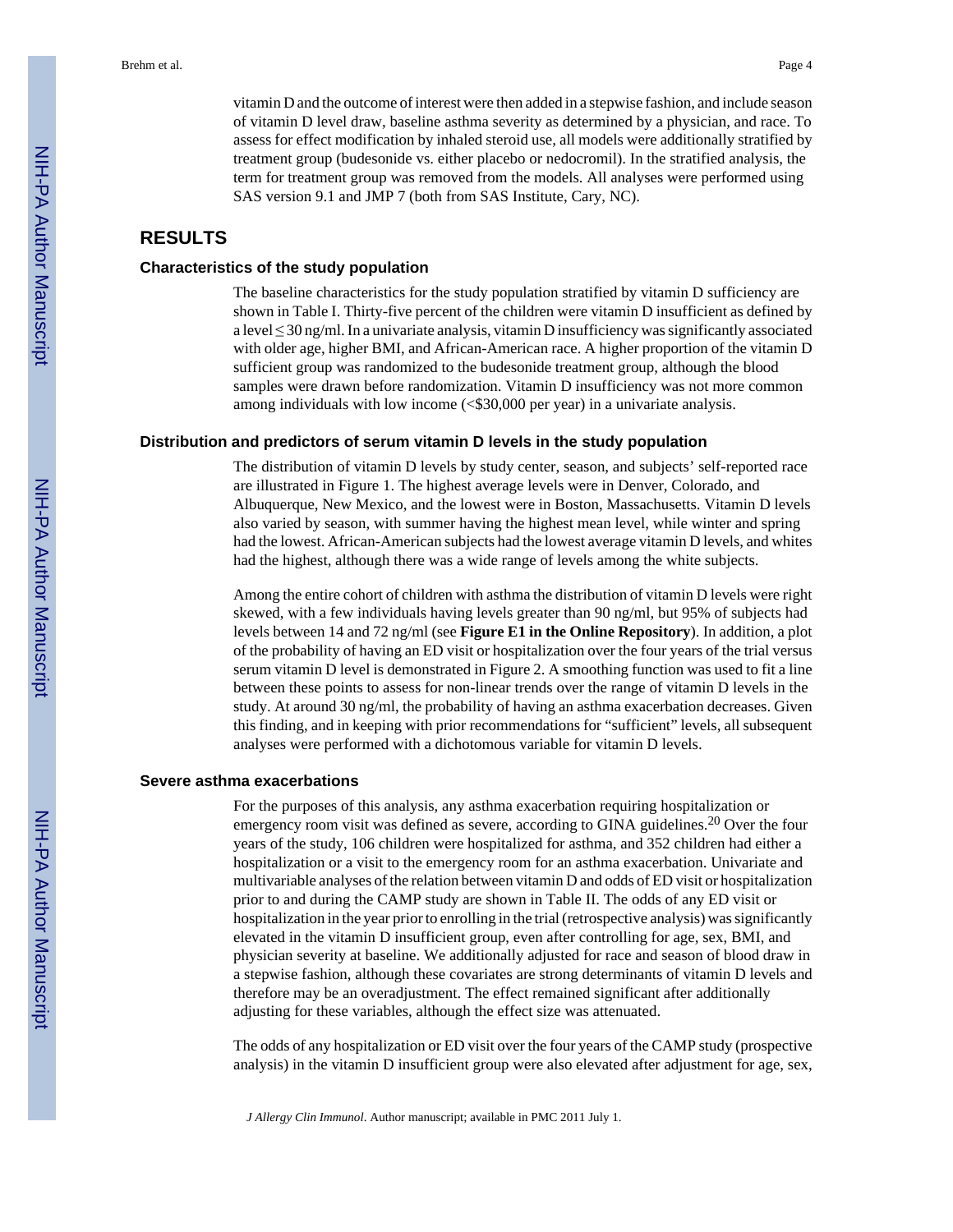BMI, and baseline physician severity. We also analyzed the association stratified by treatment group. Subjects who were randomized to inhaled budesonide and were vitamin D insufficient tended to have higher odds of hospitalizations than subjects who were randomized to nedocromil or placebo and were vitamin D insufficient. This effect was largest in subjects randomized to budesonide, and non-significant in subjects randomized to placebo or nedocromil.

Since inhaled corticosteroids had a large protective effect on severe exacerbations, $11$  we calculated the risks of hospitalization or ED visit over 4 years for all combinations of vitamin D status and inhaled corticosteroid use (**see** Table III). Compared with the reference group of children on inhaled steroids and with sufficient vitamin D levels, all other combinations had increased odds of severe exacerbation, with the highest risk occurring in children who were not on inhaled corticosteroids and who were vitamin D insufficient. Since children who were on inhaled corticosteroids and who were vitamin D insufficient also had increased risks for severe exacerbations, these results also suggest that having sufficient vitamin D levels conferred additional benefit to inhaled corticosteroids. Children not on inhaled steroids and with insufficient vitamin D levels had the highest risk of hospitalization compared with reference group.

Since some children had more than 1 severe exacerbation in the 4 years of the trial, we also conducted a time-to-first event analysis. Using a proportional hazards model, vitamin D insufficiency conferred a higher hazard ratio for hospitalization or ED visit (**see Table E1 in the Online Repository**). As in the logistic regression analysis, the effect was strongest in the budesonide treatment arm, and remained significant after controlling for season of vitamin D draw, baseline asthma severity, and race.

#### **Measures of atopy and asthma symptoms**

After adjustment for potential confounders there was no significant difference in skin test reactivity, total serum IgE levels, or eosinophil count between the vitamin D sufficient and insufficient subject (**see Table E2 in the Online Repository**). Subjects with insufficient vitamin D at randomization also had a significantly lower percentage of visits with reports of moderate symptoms (defined as at least two days of symptoms in each of the four weeks prior to the visit). We found no difference in the odds of receiving a prednisone burst over the four years of the study in the vitamin D insufficient children.

#### **Spirometric measures of lung function and airway hyperreactivity**

**Table E2** also shows results of multivariate models for prediction of post-bronchodilator  $FEV<sub>1</sub>$  and  $FEV<sub>1</sub>/FVC$ , and natural log dose of methacholine required to cause a 20% drop in FEV1. After controlling for confounders, insufficient vitamin D status predicts a slightly lower post-bronchodilator  $FEV_1$ , and a trend towards slightly higher  $FEV_1/FVC$  ratio. There was no difference in airway hyperreactivity as measured by log-transformed PC20 dose.

#### **DISCUSSION**

Our group previously reported an inverse relationship with vitamin D levels and several markers of asthma and allergy severity in Costa Rican children.<sup>9</sup> The present data from the CAMP cohort of 1,024 children confirms the finding in the Costa Rican study that low vitamin D levels are associated with increased odds of asthma-related ED visits or hospitalization in the previous year. In this study, we further demonstrate that after adjustment for age, sex, BMI, and baseline asthma severity, vitamin D insufficiency at baseline is associated prospectively with increased odds of severe asthma exacerbations, defined as hospitalizations and/or ED visits, over the four year course of the study. In addition, children with insufficient vitamin D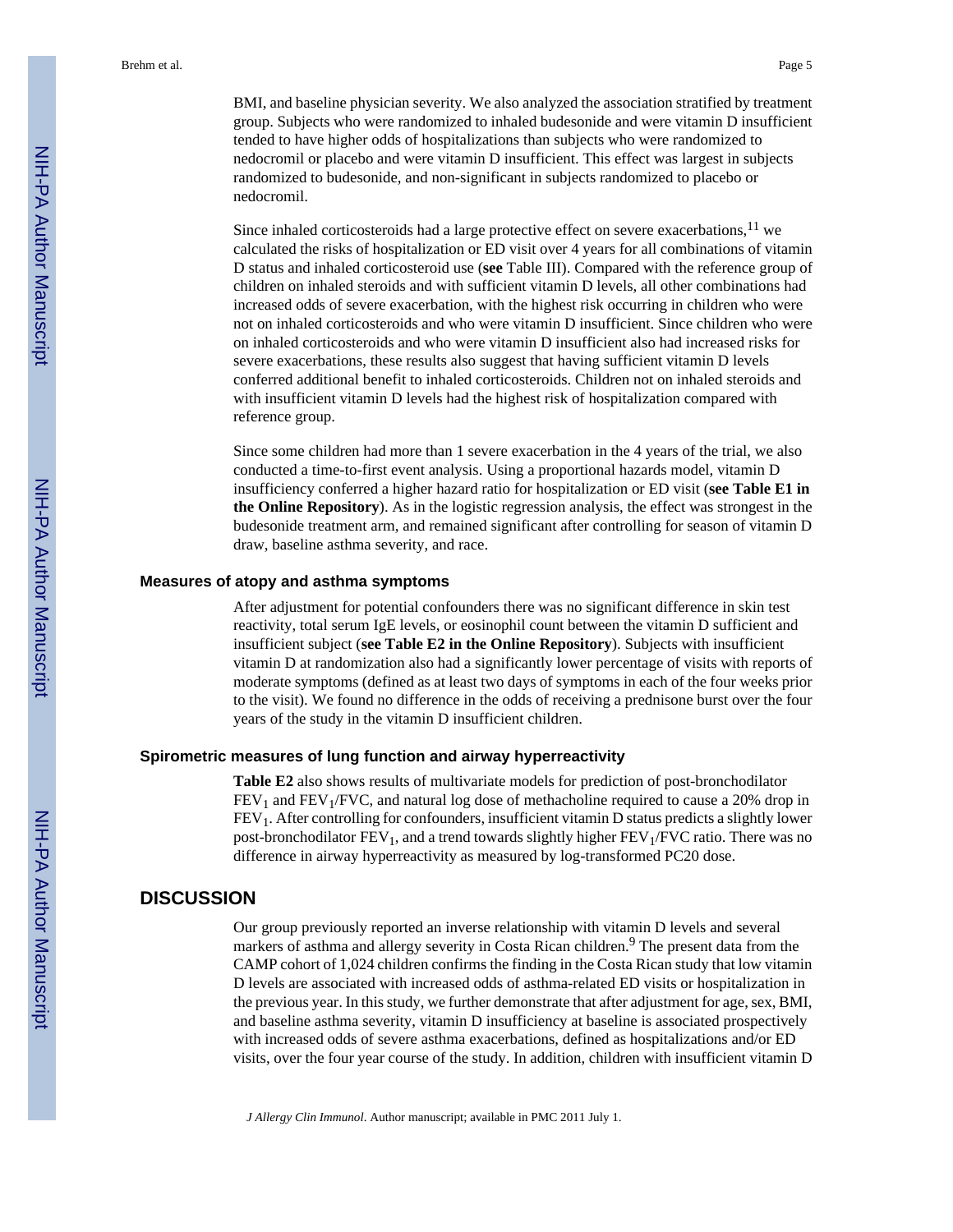levels had a slightly lower mean  $FEV_1$  compared with children with sufficient levels. However, unlike the Costa Rica study, we did not find any association between vitamin D levels and allergy markers.

Higher vitamin D levels are likely associated with decreased risk of severe exacerbations through multiple mechanisms. One mechanism may be through improved response to respiratory infections, since vitamin D has been shown to induce the production of antimicrobial proteins (AMPs), such as cathelicidin (which has both antimicrobial and antiviral properties) 6, 21 and defensin beta 4.22 Induction of AMPs has been shown to occur at the airway epithelium. In addition to the induction of AMPs, vitamin D may modulate the inflammatory response to viral infections. Airway epithelial cells exposed to vitamin D produce less inflammatory cytokines (without adversely affecting viral clearance) than cells not exposed to vitamin D when infected with viruses.6, 7 These findings suggest that, although higher vitamin D levels may not prevent the occurrence of infections, higher levels may allow improved handling of these infections and decreased inflammatory responses, resulting in less severe disease and sequelae of these viral infections. This is supported by our data, which shows no difference in the odds of receiving a prednisone burst in the vitamin D insufficient group, but a higher odds of hospitalization or ED visit, suggesting that the number of exacerbations are the same, but the severity of exacerbations are worse in the vitamin D insufficient children. However, we are unable to directly test the hypothesis that vitamin D improved the host response to infections since we did not have specific information regarding infections.

In addition to the response to infections, another mechanism of vitamin D in asthma may be through enhancement of response to both exogenous and endogenous steroids. This may explain why we saw a stronger beneficial vitamin D effect among the children randomized to the budesonide group. While inhaled steroids were effective in significantly decreasing exacerbations in this trial,<sup>11</sup> children who continued to have severe exacerbations despite inhaled corticosteroids may be a subgroup that is not responding fully to inhaled corticosteroids. Our results suggest that having sufficient levels prevents some of these exacerbations while on inhaled corticosteroids. These results, in particular, are consistent with a proposed mechanism, demonstrated *in vitro* by Xystrakis et. al., that vitamin D restores the ability of steroid-treated T regulatory cells from steroid-resistant asthmatics to secrete IL-10, a potent anti-inflammatory cytokine in airway epithelial cells thus enhancing steroid uptake and effectiveness.<sup>23</sup>

In contrast to our findings on severe exacerbations, vitamin D insufficiency was significantly associated with the report of fewer symptoms. A possible explanation is that daily symptoms and exacerbations may be related to vitamin D through different mechanisms. Since vitamin D likely reduces the severity of viral infections rather than eliminate them, another explanation is that vitamin D reduces severe exacerbations by preventing the severe sequelae of viral infections without affecting the incidence of such infections. Further investigation will be required to resolve these inconsistencies.

While this study confirms and extends the results of the Costa Rica study with regard to asthma exacerbations, we did not see similar results for markers of allergy, such as serum IgE level and eosinophil count. The CAMP and Costa Rica cohorts have important similarities and differences which may explain some of these discrepant findings. Since Costa Rica was designed as a genetic epidemiology study, the study population is homogenous by design; all subjects were required to have 6 out of 8 grandparents from the Central Valley of Costa Rica, and all subjects live in or near the Central Valley. In contrast, CAMP has a diverse outbred population composed of predominantly of whites, blacks, and Hispanics. Subjects were recruited from eight different centers across the country, each at different latitudes and altitudes. Atopy is highly prevalent in both populations with 88% of CAMP subjects having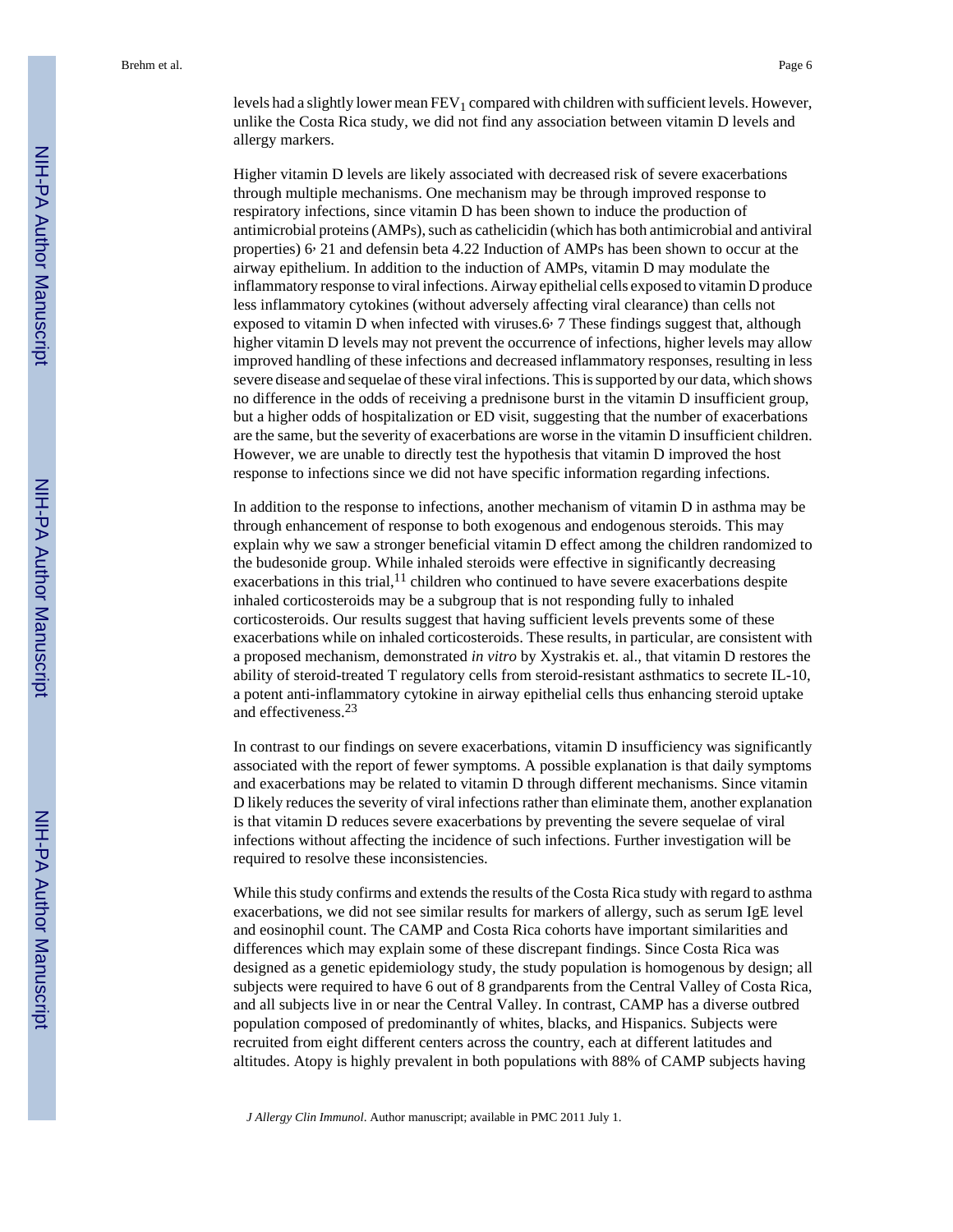Brehm et al. Page 7

skin test positivity to at least one allergen compared with 85% for Costa Rica. Unlike equatorial Costa Rica, which does not have much variability in UV exposure throughout the year, the vitamin D levels of CAMP subjects vary by season. So while the overall median values for vitamin D levels in CAMP and Costa Rica are similar (35.1 vs. 35.7 ng/ml respectively), there is likely much more variability in vitamin D level over the course of a year in the CAMP population. To the extent to which this is true it would represent a null bias in our results. Finally, it is possible that vitamin D influences atopy only in certain environmental backgrounds. As a multi-center trial, the participants in CAMP would be expected to have quite different quantitative and qualitative seasonal allergen exposures when compared with subjects in Costa Rica. An important area of future research is to clarify the interaction between vitamin D and environmental exposures on allergic outcomes as well as asthma severity.

Since Costa Rica is a cross-sectional study it was difficult to establish causality for the association between vitamin D levels and asthma severity. It is possible that children with more severe disease are more likely to spend time indoors, which can lead to an association that is spurious. A major advantage of the current study is that we were able to measure vitamin D levels on blood samples collected at the time of enrollment and perform an analysis where the hospitalizations or ED visits occurred after the time of phlebotomy, which is a stronger study design than a retrospective analysis. This prospective design reveals more modest effects of vitamin D than that seen in the retrospective design, but these effects remain statistically significant after adjustment for age, sex, BMI, treatment group, and physician severity. Since vitamin D production in the skin is dependent on skin pigmentation and amount of UVB exposure, 18 covariates such as race and season of vitamin D measurement are strongly related to vitamin D levels, so adjusting for them in a multivariate model likely represents overadjustment for vitamin D. However, since both race and season likely affect asthma severity through pathways independent from vitamin D, they are also likely to confound the association between vitamin D and severe asthma exacerbations. Accordingly, we have presented models with race and season added in stepwise fashion. Despite this concern for over-adjustment, the full models including race and season predict a significantly higher odds ratio for ED/ hospitalization in the vitamin D insufficient group. At this point, a randomized, placebocontrolled trial of vitamin D supplementation to prevent asthma exacerbations is needed to confirm the findings from our observational studies.

Another potential confounder of our results is vitamin D supplementation. While significant vitamin D supplementation will be reflected in higher vitamin D levels, this may also reflect a "healthy user" effect, or act as a proxy for intake of other vitamins which may influence asthma severity. For this type of confounding to significantly affect our results, vitamin D supplementation would have to substantially change serum levels, and one would have to postulate that those who were insufficient at the start of the study were supplemented with relatively large doses. As Heaney et. al. demonstrate,  $24$  standard recommended replacement doses of vitamin D (400 IU/d) do not have any substantial impact of serum levels, so we believe this is unlikely to be a significant source of error. At the time the CAMP study was conducted, vitamin D supplementation was not as publicized as it is today; thus, it is likely that children who were insufficient remained in the insufficient range throughout most of the study.

The current study is limited by only having one measure of serum vitamin D at enrollment. An ideal analysis would be to perform repeated measures over time for testing in a proportional hazards model, which would be able to account for seasonal variations in vitamin D level. Our inability to capture this variability does not invalidate these results, rather a low correlation between repeated measures would reduce power to detect a true association, possibly resulting in a false negative result<sup>25</sup>. Furthermore, work by Hilgenfeld et. al. suggests that while seasonal variation in vitamin D levels in school-age children occurs, over the course of the year there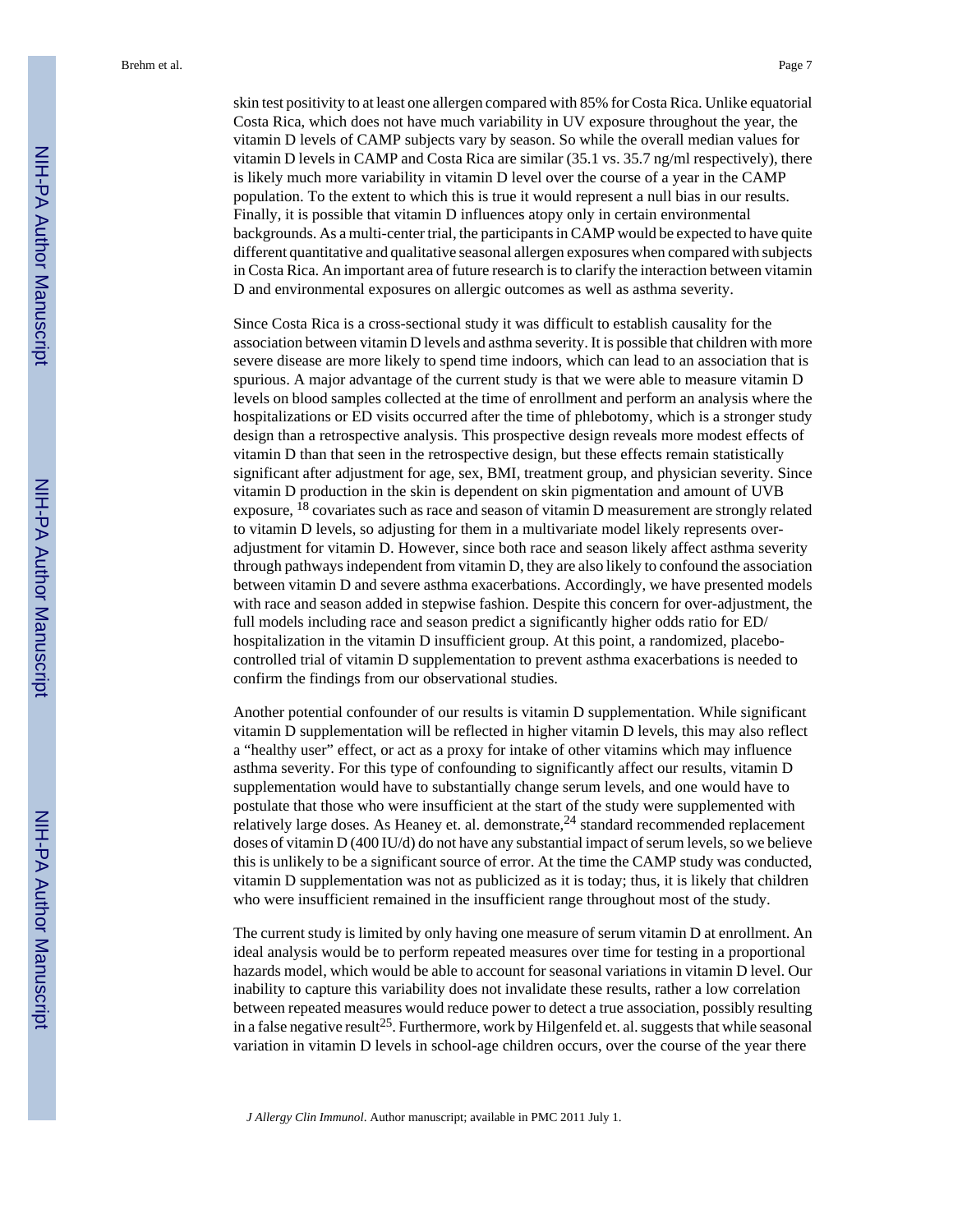was no variation in urinary calcium excretion, suggesting that these fluctuations in serum levels may not be physiologically relevant.<sup>26</sup>

Because asthma exacerbations account for a large proportion of overall asthma-related healthcare costs, and because vitamin D deficiency is so common, we calculated the population attributable risk (PAR) for vitamin D insufficiency on asthma exacerbations. Given the prevalence of insufficiency in our study in both the budesonide group and in the total group of children in CAMP, the PAR% is at least 11%. While this may appear small, decreasing asthma health care costs by this proportion translates into over \$2 billion in savings per year if circulating vitamin D levels could be brought up to at least 30 ng/ml in all asthmatics. Furthermore, in a recent analysis of the National Health and Nutrition Examination Survey (NHANES) data collected between 2001 and 2006, 48% of children had levels below 30 ng/  $\text{m}^{27}$ , so our PAR% estimate is likely conservative. Although this prevalence of vitamin D insufficiency is higher than in the CAMP cohort, we point out that CAMP subjects were recruited from 1993 through 1995, and vitamin D insufficiency has become more prevalent in the years since28.

The current recommended level of sufficiency ( $\geq$ 30 ng/ml) is thought to be the minimum necessary level for overall health, since beneficial effects on musculoskeletal function are seen beginning at this level.<sup>17</sup> However, the circulating level of vitamin D for optimal immune function is unknown but there are suggestions that this level may very well be above 40 ng/ ml.27, 28 Beneficial effects are likely to be greatest in blacks and in those already on inhaled steroids. Given the potential public health benefits, a randomized controlled trial is indicated to confirm the observational results presented here.

In summary, we demonstrate that vitamin D insufficiency is common in childhood asthmatics in the US and it predicts increased odds of severe exacerbations over a four year period, even after adjusting for a range of potential confounders. Even in those already on inhaled steroids, vitamin D insufficiency increased this risk. These results confirm and extend the findings from the Costa Rica cohort in regards to severe exacerbations. A randomized controlled trial should be done to confirm these results and to generalize to other subgroups of asthmatics.

#### **Key Messages**

- **•** Vitamin D insufficiency is common in a North American population of mild to moderate childhood asthmatics.
- **•** Vitamin D insufficiency is associated with higher odds of severe asthma exacerbation over a four year period.
- **•** Having sufficient vitamin D levels conferred protection against severe exacerbations that was in addition to the effect of being on inhaled corticosteroids.

#### **Acknowledgments**

**Funding/Support:** We acknowledge the CAMP investigators and research team, supported by NHLBI, for collection of CAMP Genetic Ancillary Study data. All work on data collected from the CAMP Genetic Ancillary Study was conducted at the Channing Laboratory of the Brigham and Women's Hospital under appropriate CAMP policies and human subject's protections. The CAMP Genetics Ancillary Study is supported by U01 HL075419, U01 HL65899, P01 HL083069, R01 HL086601, and T32 HL07427 from the National Heart, Lung and Blood Institute, National Institutes of Health. We also acknowledge the Asthma Clinical Research Network (ACRN) investigators and research teams supported by U01 HL51510, U01 HL51834, U01 HL51831, U01 HL51845, U01 HL 51843, M01 RR00079, M01 RR03186, from the NHLBI. This work was also supported by National Institutes of Health: R21HL089842.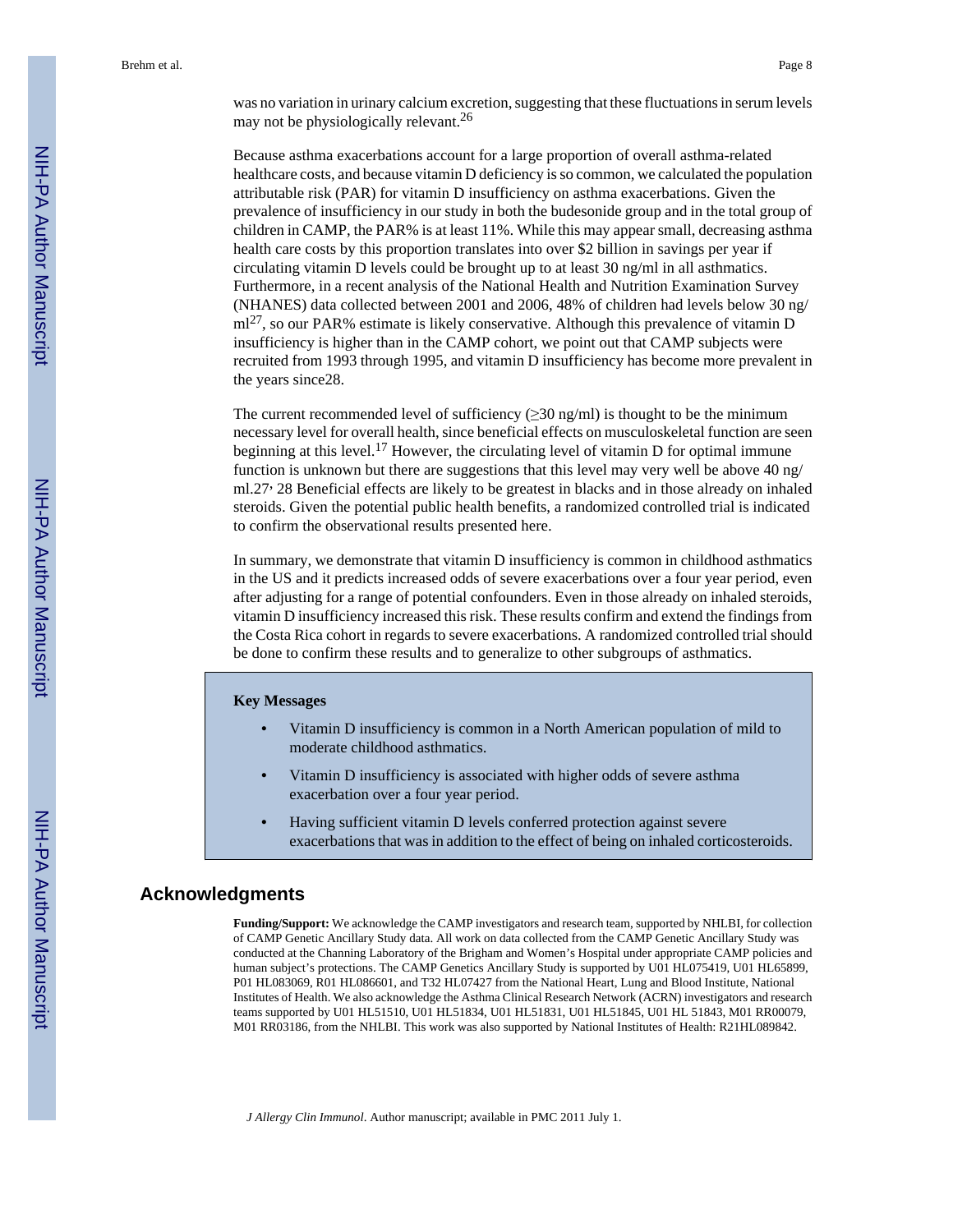#### **Abbreviations**

| 25(OH)D     | 25-hydroxy-vitamin D                |
|-------------|-------------------------------------|
| ED          | Emergency department                |
| <b>CAMP</b> | Childhood Asthma Management Program |
| <b>BMI</b>  | Body mass index                     |
| <b>GINA</b> | The Global Initiative for Asthma    |
| AMP         | Anti-microbial proteins             |
| UV          | Ultraviolet                         |
| <b>PAR</b>  | Population attributable risk        |

#### **REFERENCES**

- 1. CDC National Center for Health Statistics. Asthma prevalence, health care use and mortality: United States. 2003–05 [cited].
- 2. Masoli M, Fabian D, Holt S, Beasley R. The global burden of asthma: executive summary of the GINA Dissemination Committee report. Allergy 2004;59:469–478. [PubMed: 15080825]
- 3. DeFrances CJ, Cullen KA, Kozak LJ. National Hospital Discharge Survey: 2005 annual summary with detailed diagnosis and procedure data. Vital Health Stat 2007;13:1–209.
- 4. American Lung Association. Asthma. American Lung Association Lung Disease Data. 2008 2008.
- 5. Dougherty RH, Fahy JV. Acute exacerbations of asthma: epidemiology, biology and the exacerbationprone phenotype. Clin Exp Allergy 2009;39:193–202. [PubMed: 19187331]
- 6. Hansdottir S, Monick MM, Hinde SL, Lovan N, Look DC, Hunninghake GW. Respiratory Epithelial Cells Convert Inactive Vitamin D to Its Active Form: Potential Effects on Host Defense. The Journal of Immunology 2008;181:7090. [PubMed: 18981129]
- 7. Hansdottir S, Monick MM, Lovan N, Powers L, Gerke A, Hunninghake GW. Vitamin D decreases respiratory syncytial virus induction of NF-kappaB-linked chemokines and cytokines in airway epithelium while maintaining the antiviral state. J Immunol 2010;184:965–974. [PubMed: 20008294]
- 8. Litonjua AA. Childhood asthma may be a consequence of vitamin D deficiency. Curr Opin Allergy Clin Immunol. 2009
- 9. Brehm JM, Celedon JC, Soto-Quiros ME, Avila L, Hunninghake GM, Forno E, et al. Serum vitamin D levels and markers of severity of childhood asthma in costa rica. Am J Respir Crit Care Med 2009;179:765–771. [PubMed: 19179486]
- 10. The Childhood Asthma Management Program (CAMP): design, rationale, and methods. Childhood Asthma Management Program Research Group. Control Clin Trials 1999;20:91–120. [PubMed: 10027502]
- 11. Long-term effects of budesonide or nedocromil in children with asthma. The Childhood Asthma Management Program Research Group. N Engl J Med 2000;343:1054–1063. [PubMed: 11027739]
- 12. Hollis BW. Circulating 25-hydroxyvitamin D levels indicative of vitamin D sufficiency: implications for establishing a new effective dietary intake recommendation for vitamin D. J Nutr 2005;135:317– 322. [PubMed: 15671234]
- 13. Hollis BW, Wagner CL. Normal serum vitamin D levels. N Engl J Med 2005;352:515–516. author reply −6. [PubMed: 15689596]
- 14. Hollis BW, Kamerud JQ, Selvaag SR, Lorenz JD, Napoli JL. Determination of vitamin D status by radioimmunoassay with an 125I–labeled tracer. Clin Chem 1993;39:529–533. [PubMed: 8448871]
- 15. Hollis BW, Napoli JL. Improved radioimmunoassay for vitamin D and its use in assessing vitamin D status. Clin Chem 1985;31:1815–1819. [PubMed: 4053351]
- 16. Agborsangaya C, Toriola AT, Grankvist K, Surcel HM, Holl K, Parkkila S, et al. The effects of storage time and sampling season on the stability of serum 25-hydroxy vitamin D and androstenedione. Nutr Cancer 2010;62:51–57. [PubMed: 20043259]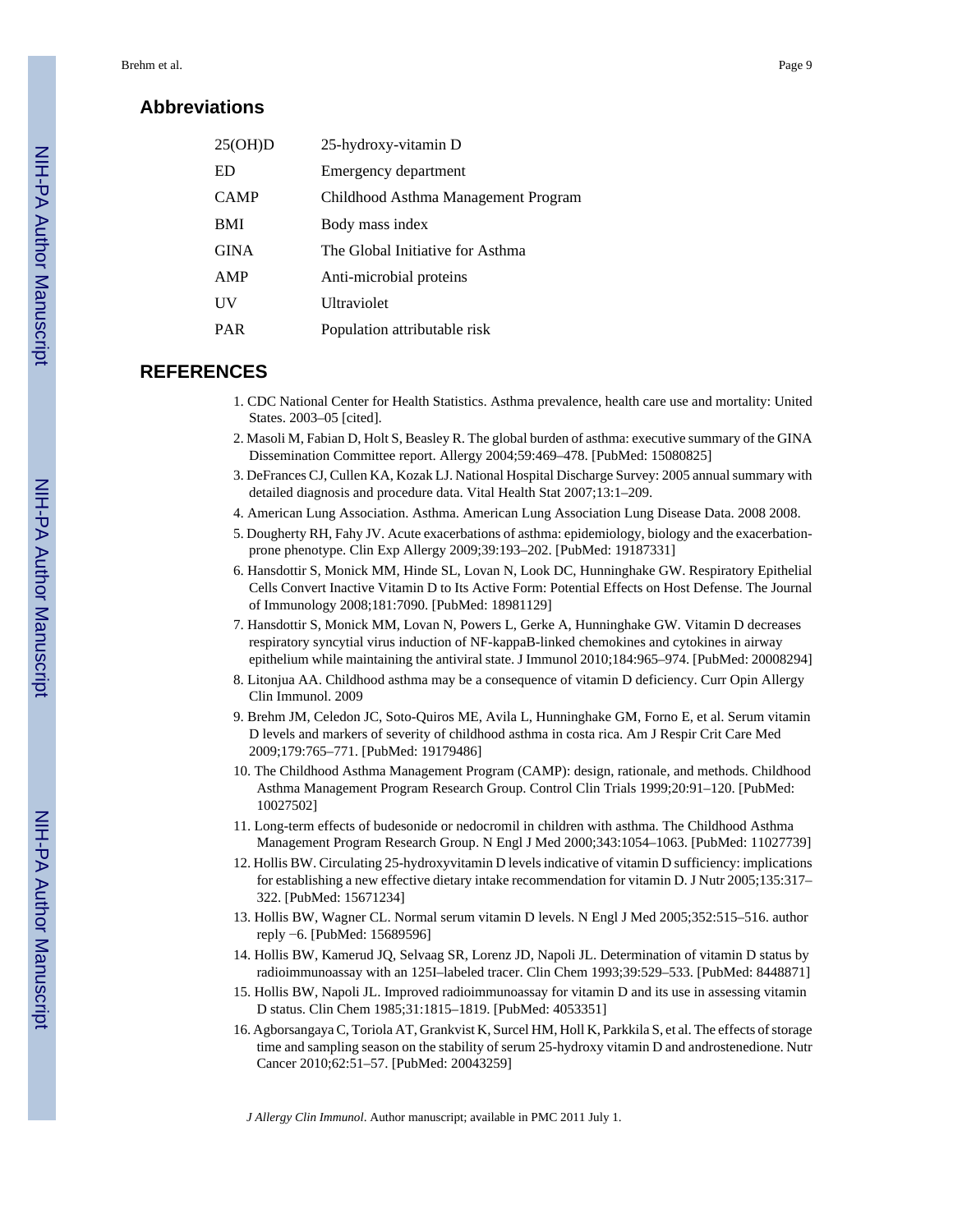- 17. Bischoff-Ferrari HA, Giovannucci E, Willett WC, Dietrich T, Dawson-Hughes B. Estimation of optimal serum concentrations of 25-hydroxyvitamin D for multiple health outcomes. Am J Clin Nutr 2006;84:18–28. [PubMed: 16825677]
- 18. Holick MF. Vitamin D deficiency. N Engl J Med 2007;357:266–281. [PubMed: 17634462]
- 19. Vieth R, Bischoff-Ferrari H, Boucher BJ, Dawson-Hughes B, Garland CF, Heaney RP, et al. The urgent need to recommend an intake of vitamin D that is effective. Am J Clin Nutr 2007;85:649– 650. [PubMed: 17344484]
- 20. Bateman ED, Hurd SS, Barnes PJ, Bousquet J, Drazen JM, FitzGerald M, et al. Global strategy for asthma management and prevention: GINA executive summary. Eur Respir J 2008;31:143–178. [PubMed: 18166595]
- 21. Liu PT, Stenger S, Li H, Wenzel L, Tan BH, Krutzik SR, et al. Toll-like receptor triggering of a vitamin D-mediated human antimicrobial response. American Association for the Advancement of Science 2006:1770–1773.
- 22. Liu PT, Schenk M, Walker VP, Dempsey PW, Kanchanapoomi M, Wheelwright M, et al. Convergence of IL-1 and VDR Activation Pathways in Human TLR2/1-Induced Antimicrobial Responses. PloS one 2009:4.
- 23. Xystrakis E, Kusumakar S, Boswell S, Peek E, Urry Z, Richards DF, et al. Reversing the defective induction of IL-10-secreting regulatory T cells in glucocorticoid-resistant asthma patients. J Clin Invest 2006;116:146–155. [PubMed: 16341266]
- 24. Heaney RP, Davies KM, Chen TC, Holick MF, Barger-Lux MJ. Human serum 25 hydroxycholecalciferol response to extended oral dosing with cholecalciferol. Am J Clin Nutr 2003;77:204–210. [PubMed: 12499343]
- 25. Brunekreef B, Noy D, Clausing P. Variability of exposure measurements in environmental epidemiology. Am J Epidemiol 1987;125:892–898. [PubMed: 3565364]
- 26. Hilgenfeld MS, Simon S, Blowey D, Richmond W, Alon US. Lack of seasonal variations in urinary calcium/creatinine ratio in school-age children. Pediatr Nephrol 2004;19:1153–1155. [PubMed: 15309603]
- 27. Saintonge S, Bang H, Gerber LM. Implications of a New Definition of Vitamin D Deficiency in a Multiracial US Adolescent Population: The National Health and Nutrition Examination Survey III. Pediatrics 2009;123:797. [PubMed: 19255005]
- 28. Ginde AA, Liu MC, Camargo CA Jr. Demographic differences and trends of vitamin D insufficiency in the US population, 1988–2004. Arch Intern Med 2009;169:626–632. [PubMed: 19307527]
- 29. Hollis BW, Wagner CL, Drezner MK, Binkley NC. Circulating vitamin D(3) and 25-hydroxyvitamin D in humans: An important tool to define adequate nutritional vitamin D status. J Steroid Biochem Mol Biol. 2007
- 30. Taback SP, Simons FE. Anaphylaxis and vitamin D: A role for the sunshine hormone? J Allergy Clin Immunol 2007;120:128–130. [PubMed: 17606032]

#### **\* Members of the CAMP Research Group**

#### Source of funding

The Childhood Asthma Management Program is supported by contracts NO1-HR-16044, 16045, 16046, 16047, 16048, 16049, 16050, 16051, and 16052 with the National Heart, Lung, and Blood Institute and General Clinical Research Center grants M01RR00051, M01RR0099718-24, M01RR02719-14, and RR00036 from the National Center for Research Resources.

Members of the CAMP Research Group:

Clinical centers

**ASTHMA, Inc, Seattle, WA**: Gail G. Shapiro, MD (Director); Thomas R. DuHamel, PhD (Co-Director); Mary V. Lasley, MD (Co-Director); Tamara Chinn, MSN, ARNP

*J Allergy Clin Immunol*. Author manuscript; available in PMC 2011 July 1.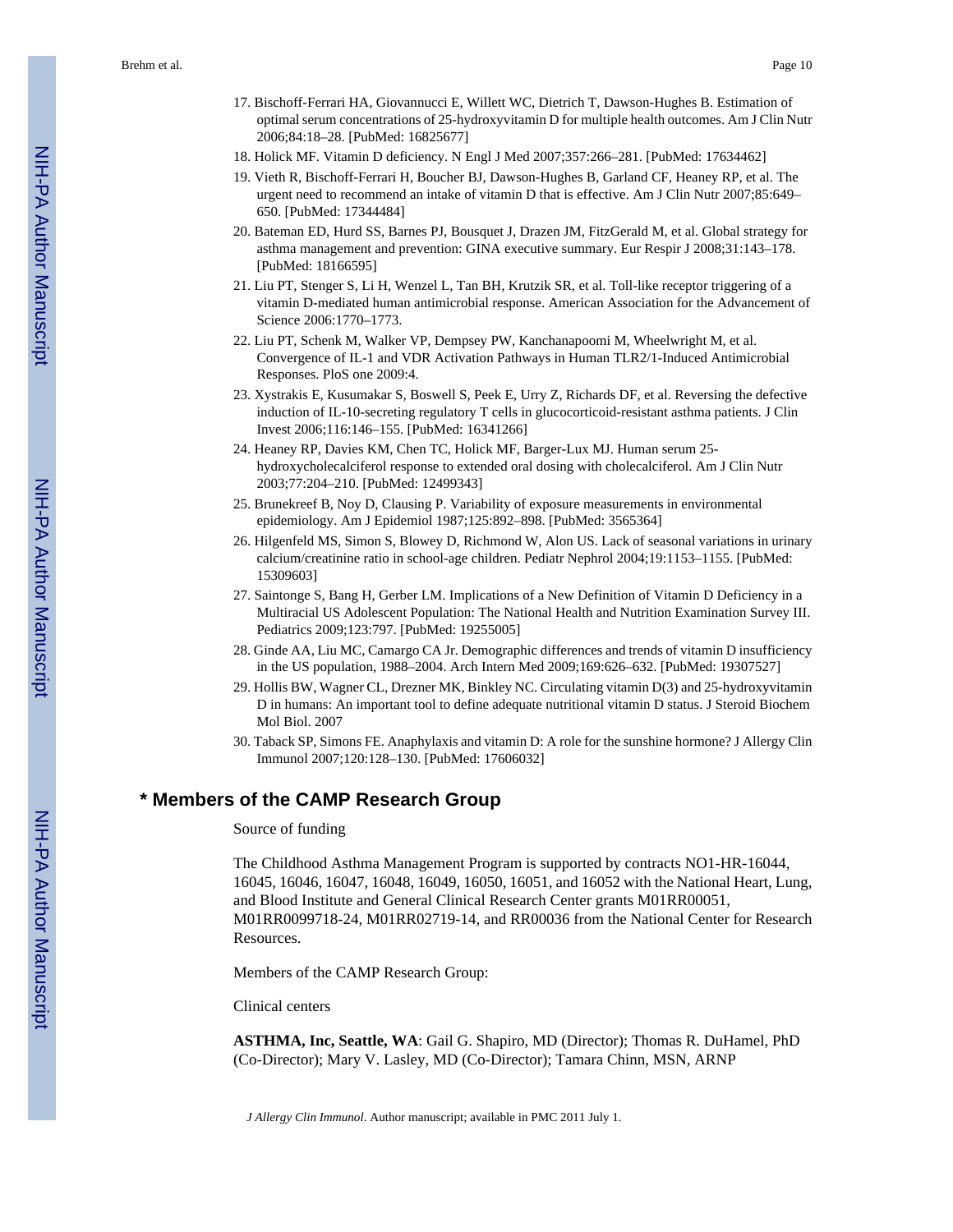(Coordinator). Michele Hinatsu, MSN, ARNP; Clifton T. Furukawa, MD; Leonard C. Altman, MD; Frank S. Virant, MD; Paul V. Williams, MD; Michael S. Kennedy, MD; Jonathan W. Becker, MD; Grace White. C. Warren Bierman, MD (1992–1997); Dan Crawford, RN (1996– 2002); Heather Eliassen, BA (1996–1999); Babi Hammond (1996–1999); Dominick A. Minotti, MD (1992–2003); Chris Reagan (1992–2003); Marian Sharpe, RN (1992–1994); Timothy G. Wighton, PhD (1994–1998).

**Brigham & Women's Hospital, Boston, MA**: Scott Weiss, MD, MS (Director); Anne Fuhlbrigge, MD (Principal Investigator); Anne Plunkett, NP, MS (Coordinator). Nancy Madden, RN, BSN; Peter Barrant, MD; Christine Darcy; Kelly Thompson, MD. Walter Torda, MD (Co-Investigator Director, 1993–2003); Martha Tata, RN (1993–2002); Sally Babigian, RN (1997–1999); Linda Benson (1998–2004); Jose Caicedo (1998–1999); Tatum Calder (1998–2001); Anthony DeFilippo (1994–2000); Cindy Dorsainvil (1998–2001); Julie Erickson (1998–1999); Phoebe Fulton (1997); Mary Grace, RN (1994–1996); Jennifer Gilbert (1997– 1998); Dirk Greineder, MD (1993–2000); Stephanie Haynes (1993–1998); Margaret Higham, MD (1996–1998); Deborah Jakubowski (1999); Susan Kelleher (1993–1997); Jay Koslof, PhD (1993–1995); Dana Mandel (1996–1998); Patricia Martin (2001–2003); Agnes Martinez (1994–1997); Jean McAuliffe (1994–1995); Erika Nakamoto (2002–2004); Paola Pacella (1993–1998); Paula Parks (1993–1995); Johanna Sagarin (1998–1999); Kay Seligsohn, PhD (1995–2004); Susan Swords (2003–2005); Meghan Syring (1998–2001); June Traylor, MSN, RN (1996–1998); Melissa Van Horn, PhD (1996–1999); Carolyn Wells, RN (1993–1995); Ann Whitman, RN (1994–1996).

**The Hospital for Sick Children, Toronto, Ontario, Canada**: Ian MacLusky, MD, FRCP(C) (Director); Joe Reisman, MD, FRCP(C), MBA (Director, 1996–1999); Henry Levison, MD, FRCP(C) (Director, 1992–1996); Anita Hall, RN (Coordinator). Jennifer Chay; Melody Miki, RN, BScN; Renée Sananes, PhD. Yola Benedet (1994–1999); Susan Carpenter, RN (1998– 2001); Michelle Collinson, RN (1994–1998); Jane Finlayson-Kulchin, RN (1994–1998); Kenneth Gore, MA (1993–1999); Noreen Holmes, RRT (1998–1999); Sharon Klassen, MA (1999–2000); Joseé Quenneville, MSc (1993–1995); Christine Wasson, PhD (1999).

**Johns Hopkins Asthma & Allergy Center, Baltimore, MD**: N. Franklin Adkinson, Jr, MD (Director); Peyton Eggleston, MD (Co-Director); Elizabeth H. Aylward, PhD; Karen Huss, DNSc (Co-Investigator); Leslie Plotnick, MD (Co-Investigator); Margaret Pulsifer, PhD (Co-Investigator); Cynthia Rand, PhD (Co-Investigator); Nancy Bollers, RN (Coordinator). Deborah Bull, LPN; Robert Hamilton, PhD; Kimberly Hyatt; Susan Limb, MD; Mildred Pessaro; Stephanie Philips, RN; Barbara Wheeler, RN, BSN.

**National Jewish Medical and Research Center, Denver, CO**: Stanley Szefler, MD (Director); Harold S. Nelson, MD (Co-Director); Bruce Bender, PhD (Co-Investigator); Ronina Covar, MD (Co-Investigator); Andrew Liu, MD (Co-Investigator); Joseph Spahn, MD (Co-Investigator); D Sundström (Coordinator). Melanie Phillips; Michael P. White. Kristin Brelsford (1997–1999); Jessyca Bridges (1995–1997); Jody Ciacco (1993–1996); Michael Eltz (1994–1995); Jeryl Feeley, MA (Coordinator, 1992–1995); Michael Flynn (1995–1996); Melanie Gleason, PA-C (1992–1999); Tara Junk-Blanchard (1997–2000); Joseph Hassell (1992–1998); Marcia Hefner (1992–1994); Caroline Hendrickson, RN (1995–1998; Coordinator, 1995–1997); Daniel Hettleman, MA (1995–1996); Charles G. Irvin, PhD (1992– 1998); Jeffrey Jacobs, MD (1996–1997); Alan Kamada, PharmD (1994–1997); Sai Nimmagadda, MD (1993–1996); Kendra Sandoval (1995–1997); Jessica Sheridan (1994– 1995); Trella Washington (1993–1997); Eric Willcutt, MA (1996–1997). We also thank the pediatric allergy and immunology fellows for their participation (Kirstin Carel, MD; Neal Jain, MD; Harvey Leo, MD; Beth Macomber, MD; Chris Mjaanes, MD; Lora Stewart, MD; Ben Song, MD).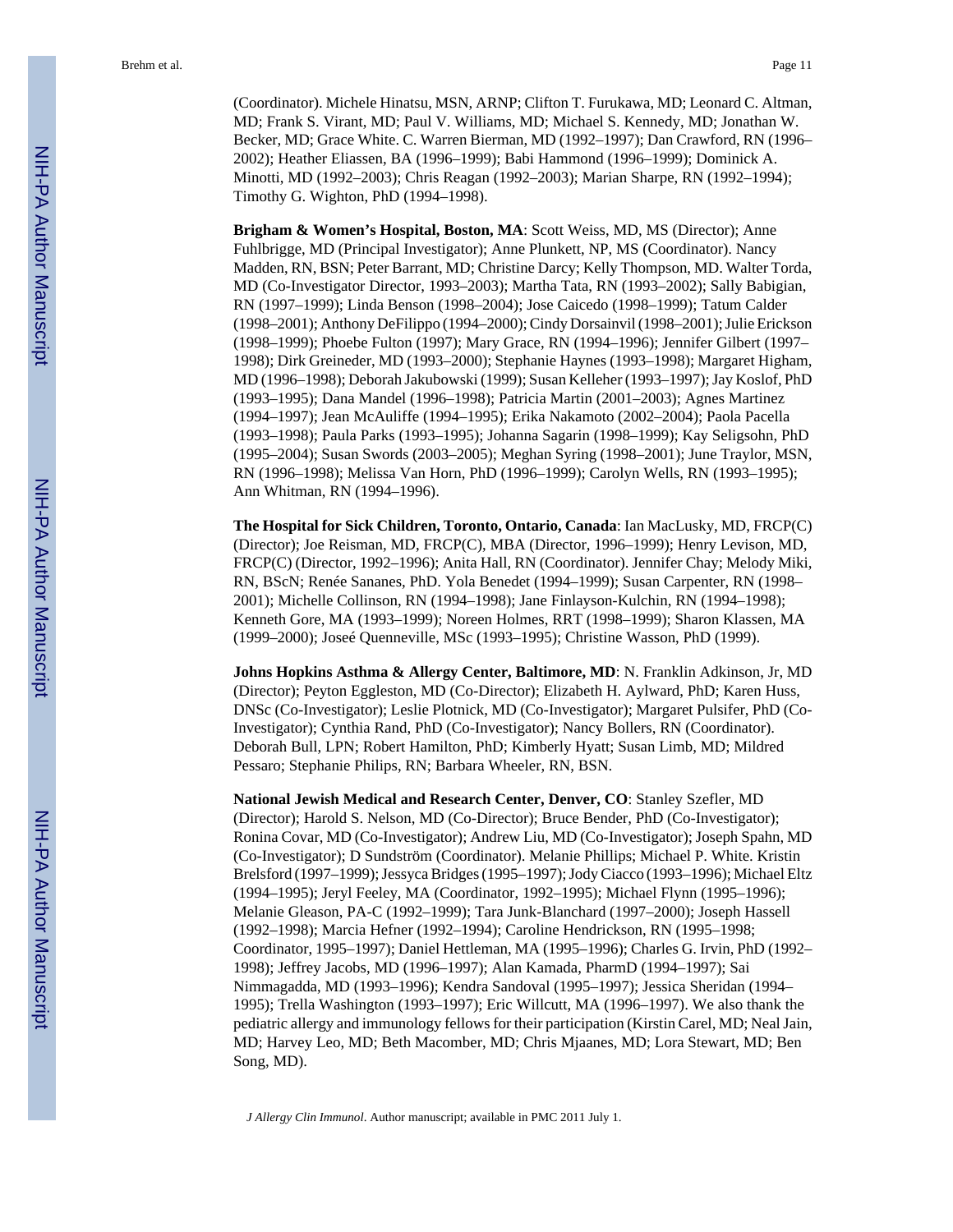**University of California, San Diego and Kaiser Permanente Southern California Region, San Diego, CA:** Robert S. Zeiger, MD, PhD (Director); Noah Friedman, MD (Co-Investigator); Michael H. Mellon, MD (Co-Investigator); Michael Schatz, MD (Co-Investigator); Kathleen Harden, RN (Coordinator). Elaine M. Jenson; Serena Panzlau; Eva Rodriguez, RRT. James G. Easton, MD (Co-Director, 1993–1994); M. Feinberg (1997–1998); Linda L. Galbreath (1991–2002); Jennifer Gulczynski (1998–1999); Ellen Hansen (1995– 1997); Al Jalowayski, PhD (Co-Investigator, 1991–2005); Alan Lincoln, PhD (Co-Investigator, 1991–2003); Jennie Kaufman (1994); Shirley King, MSW (1992–1999); Brian Lopez (1997–1998); Michaela Magiari-Ene, MA (1994–1998); Kathleen Mostafa, RN (1994– 1995); Avraham Moscona (1994–1996); Catherine A. Nelle, RN (1991–2005); Jennifer Powers (2001–2003); Karen Sandoval (1995–1996); Nevin W. Wilson, MD (Co-Director, 1991–1993).

**University of New Mexico, Albuquerque, NM**: H. William Kelly, PharmD (Director); Aaron Jacobs (Co-Investigator); Mary Spicher, RN (Coordinator). Hengameh H. Raissy. Robert Annett, PhD (Co-Investigator, 1993–2004); Teresa Archibeque (1994–1999); Naim Bashir, MD (Co-Investigator, 1998–2005); H. Selda Bereket (1995–1998); Marisa Braun (1996– 1999); Shannon Bush (2002–2006); Michael Clayton, MD (Co-Investigator, 1999–2001); Angel Colon-Semidey, MD (Co-Investigator, 1997–2000); Sara Devault (1993–1997); Roni Grad, MD (Co-Investigator, 1993–1995); David Hunt, RRT (1995–2004); Jeanne Larsson, RN (1995–1996); Sandra McClelland, RN (Coordinator, 1993–1995); Bennie McWilliams, MD (Co-Investigator, Director, 1992–1998); Elisha Montoya (1997–2000); Margaret Moreshead (1996–1999); Shirley Murphy, MD (Co-Investigator, 1992–1994); Barbara Ortega, RRT (1993–1999); David Weers (1997–1998); Jose Zayas (1995–1996).

**Washington University, St. Louis, MO**: Robert C. Strunk, MD (Director); Leonard Bacharier, MD (Co-Investigator); Gordon R. Bloomberg, MD (Co-Investigator); James M. Corry, MD (Co-Investigator); Denise Rodgers, RFPT (Coordinator). Lila Kertz, MSN, RN, CPNP; Valerie Morgan, RRT; Tina Oliver-Welker, CRTT; Deborah K. White, RPFT, RRT.

Resource centers

**Chair's Office, National Jewish Medical and Research Center, Denver, CO**: Reuben Cherniack, MD (Study Chair).

**Coordinating Center, The Johns Hopkins University, Baltimore, MD**: James Tonascia, PhD (Director); Curtis Meinert, PhD (Co-Director). Patricia Belt; Karen Collins; Betty Collison; Ryan Colvin, MPH; John Dodge; Michele Donithan, MHS; Judith Harle; Rosetta Jackson; Hope Livingston; Jill Meinert; Kapreena Owens; Michael Smith; Alice Sternberg, ScM; Mark Van Natta, MHS; Margaret Wild; Laura Wilson, ScM; Robert Wise, MD; Katherine Yates, ScM.

**Project Office, National Heart, Lung, and Blood Institute, Bethesda, MD:** Virginia Taggart, MPH (Project Officer); Lois Eggers; James Kiley, PhD; Gang Zheng, PhD. Paul Albert, PhD (1991–1999); Suzanne Hurd, PhD (1991–1999); Sydney Parker, PhD (1991– 1994); Pamela Randall (1992–2003); Margaret Wu, PhD (1991–2001).

#### **Committees**

**Data and Safety Monitoring Board**: Howard Eigen, MD (Chair); Michelle Cloutier, MD; John Connett, PhD; Leona Cuttler, MD; David Evans, PhD; Meyer Kattan, MD; Rogelio Menendez, MD; F. Estelle R. Simons, MD. Clarence E. Davis, PhD (1993–2003); Sanford Leikin, MD (1993–1999).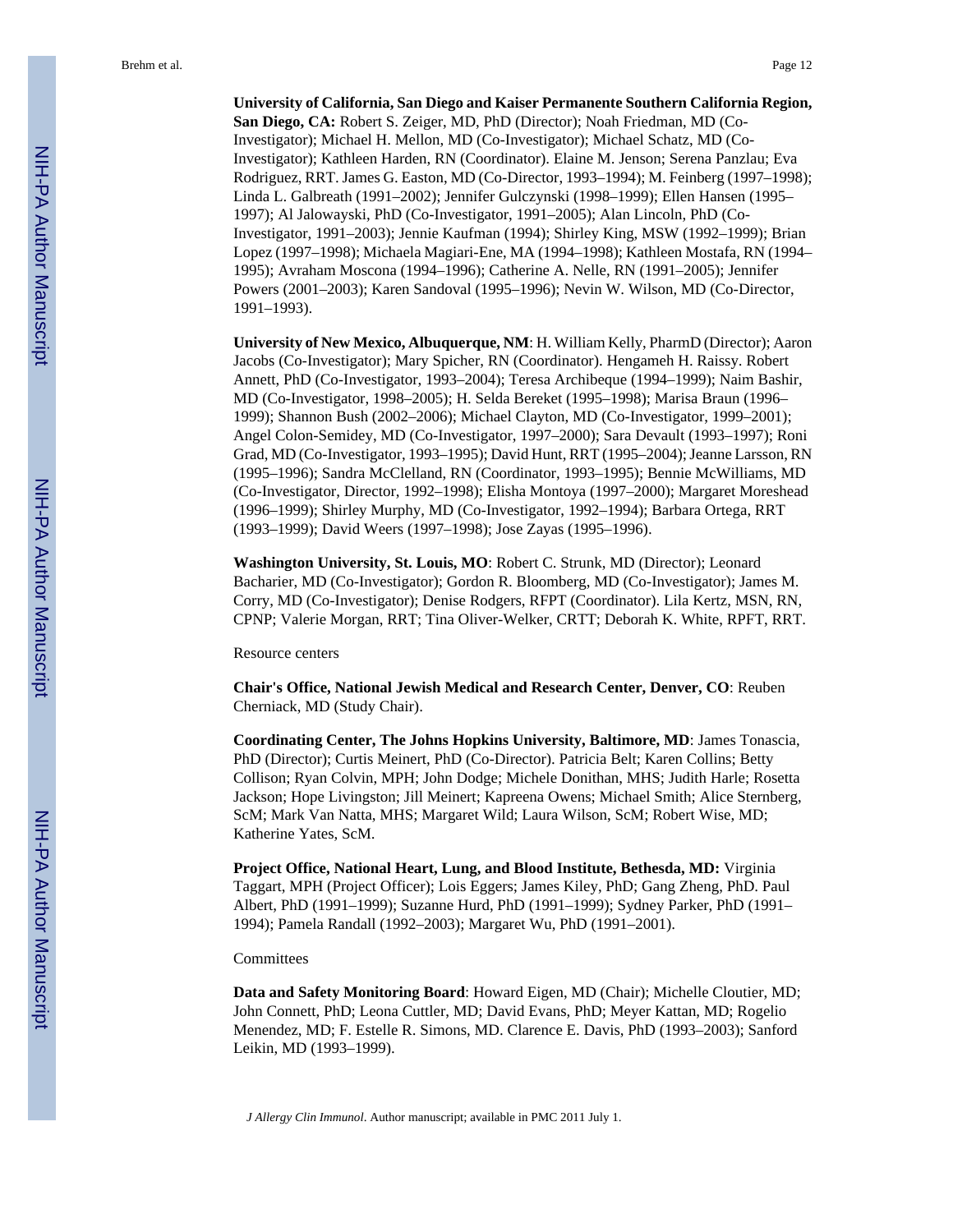**Executive Committee**: Reuben Cherniack, MD (Chair);Robert Strunk, MD; Stanley Szefler, MD; Virginia Taggart, MPH; James Tonascia, PhD. Curtis Meinert, PhD (1992–2003).

**Steering Committee**: Reuben Cherniack, MD (Chair); Robert Strunk, MD (Vice-Chair); N. Franklin Adkinson, MD; Robert Annett, PhD (1992–1995, 1997–1999); Bruce Bender, PhD (1992–1994, 1997–1999); Mary Caesar, MHS (1994–1996); Thomas R. DuHamel, PhD (1992–1994, 1996–1999); H. William Kelly, PharmD; Henry Levison, MD (1992–1996); Alan Lincoln, PhD (1994–1995); Ian MacLusky, MD; Bennie McWilliams, MD (1992–1998); Curtis L. Meinert, PhD; Sydney Parker, PhD (1991–1994); Joe Reisman, MD, FRCP(C), MBA (1991–1999); Denise Rodgers (2003–2005); Kay Seligsohn, PhD (1996–1997); Gail G. Shapiro, MD; Marian Sharpe (1993–1994); D Sundström (1998–1999); Stanley Szefler, MD; Virginia Taggart, MPH; Martha Tata, RN (1996–1998); James Tonascia, PhD; Scott Weiss, MD, MS; Barbara Wheeler, RN, BSN (1993–1994); Robert Wise, MD; Robert Zeiger, MD, PhD.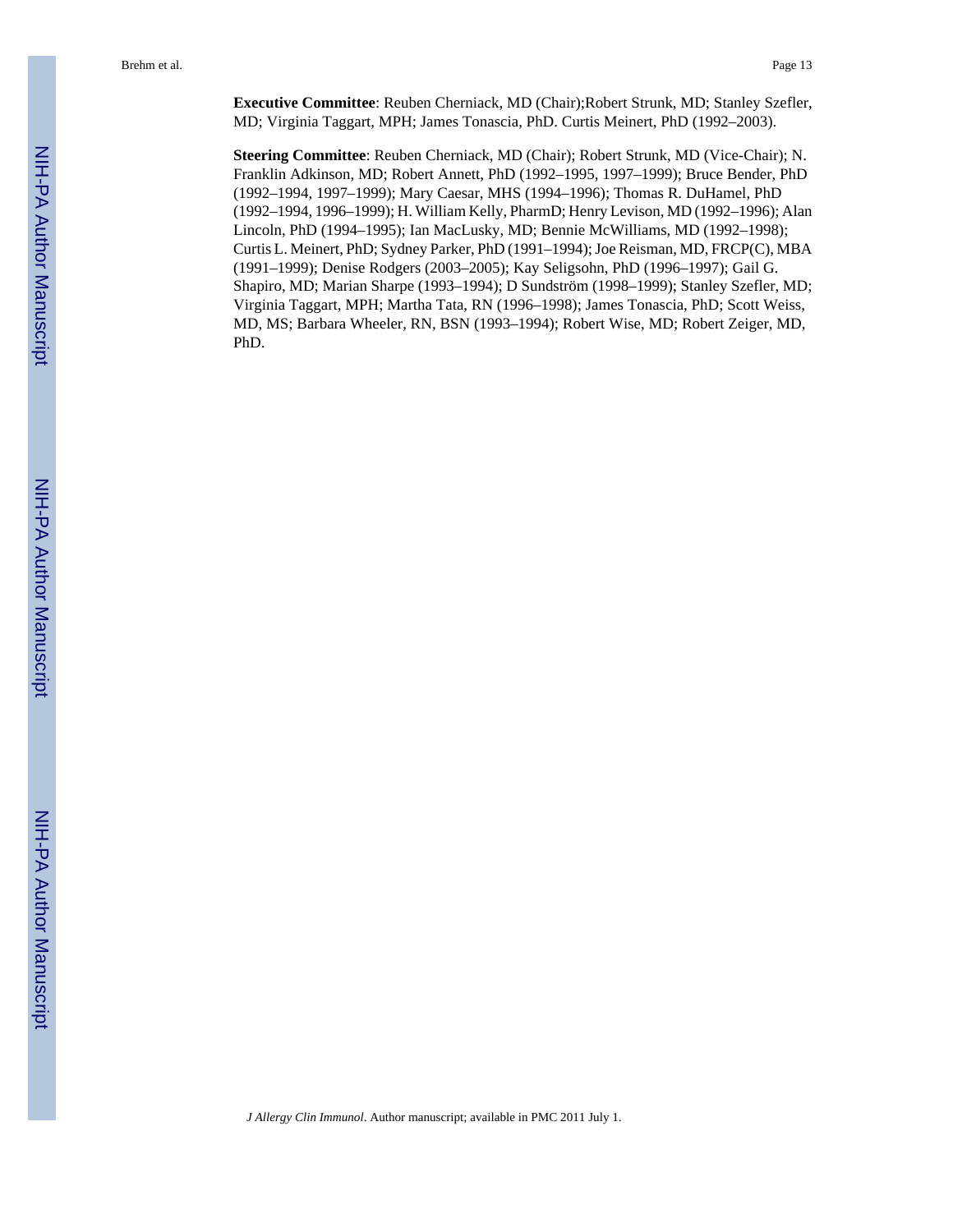Brehm et al. Page 14



(b) Vitamin D levels (ng/ml) by season





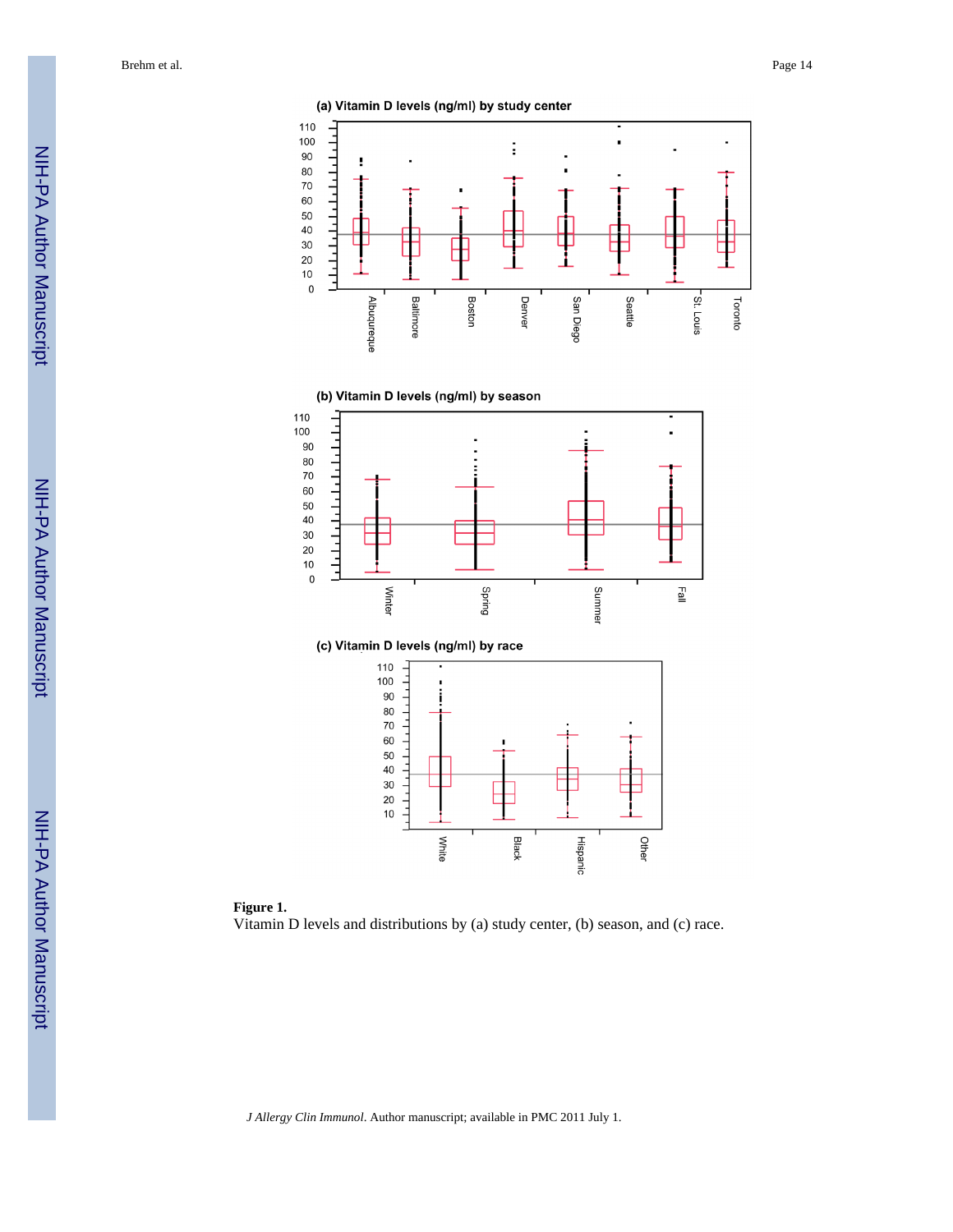Brehm et al. Page 15



#### **Figure 2.**

Sensitivity analysis of risk of hospitalization or ED visit by vitamin D level. The probabilities of severe exacerbations were plotted for the range of vitamin D levels in the study, and a smoothing function was used to draw a line through the values. Vertical lines represent quartiles of vitamin D levels. The risk of hospitalization start to decline around vitamin D levels of 30 ng/ml.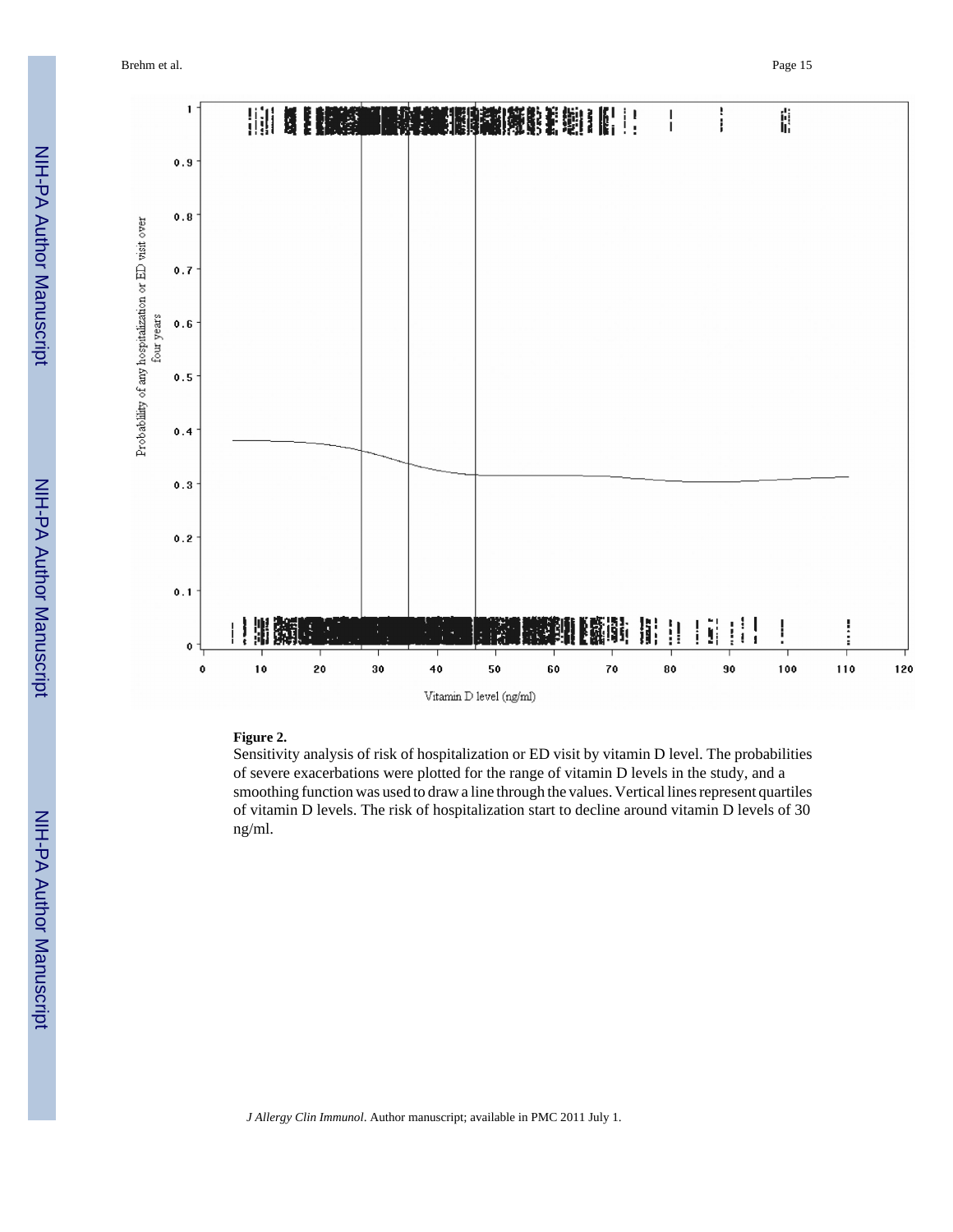#### **Table I**

#### Baseline Characteristics of Study Participants

|                                                                            |                             | Vitamin D                                         |                                                   |                        |
|----------------------------------------------------------------------------|-----------------------------|---------------------------------------------------|---------------------------------------------------|------------------------|
| Characteristics <sup>1</sup>                                               | All children<br>$N = 1,024$ | Insufficient<br>$(\leq 30)$<br>$N = 361$<br>(35%) | <b>Sufficient</b><br>(> 30)<br>$N = 663$<br>(65%) | p value <sup>2,3</sup> |
| Age (years)                                                                | $8.9(7.2 - 10.6)$           | 9.3<br>$(7.6 - 11.0)$                             | 8.7<br>$(7.0 - 10.4)$                             | .0002                  |
| Female gender                                                              | 413 (40%)                   | 155<br>(43%)                                      | 258<br>(39%)                                      | .21                    |
| <b>BMI</b>                                                                 | $17.2(15.7 - 19.8)$         | 17.7<br>$(16.2 - 20.8)$                           | 17.0<br>$(15.5 - 19.2)$                           | < 0.001                |
| African-American race                                                      | 134 (13%)                   | 88 (24%)                                          | 46 (7%)                                           | < 0.0001               |
| Income $<$ \$30,000                                                        | 239 (24%)                   | 87 (25%)                                          | 152 (24%)                                         | .61                    |
| Budesonide group                                                           | 305 (30%)                   | 89 (25%)                                          | 216 (33%)                                         | .008                   |
| Moderate severity <sup>4</sup>                                             | 538 (53%)                   | 195<br>(54%)                                      | 343<br>(52%)                                      | .49                    |
| Skin test positivity to<br>any allergen                                    | 898 (88%)                   | 326 (90%)                                         | 572 (86%)                                         | .06                    |
| Total IgE, IU/mL                                                           | 437 (174 – 1216)            | 468<br>$(178 - 1380)$                             | 427<br>$(170 - 1175)$                             | .15                    |
| Eosinophil count,<br>cells/ $mm^3$<br>Post-bronchodilator<br>lung function | $398(200 - 646)$            | 389<br>$(200 - 617)$                              | 398<br>$(200 - 676)$                              | .44                    |
| $FEV_1, L^5$                                                               | $1.85(1.83 - 1.87)$         | 1.82<br>$(1.78 - 1.85)$                           | 1.87<br>$(1.84 - 1.89)$                           | .009                   |
| FEV <sub>1</sub> /FVC ratio                                                | $86(82-90)$                 | 86<br>$(81-90)$                                   | 86<br>$(82 - 90)$                                 | .79                    |
| <b>Bronchodilator</b><br>response (% of FEV1)                              | $8\%$ (4 – 15)              | 9%<br>$(4-15)$                                    | 8%<br>$(4-15)$                                    | .66                    |
| Health-care utilization                                                    |                             |                                                   |                                                   |                        |
| Hospitalizations for<br>asthma in the year<br>prior to<br>randomization    | 328<br>(32%)                | 142<br>(39%)                                      | 186<br>(28%)                                      | .0002                  |
| Any hospitalization or<br>ED visit over 4<br>years                         | 346<br>(34%)                | 136<br>(38%)                                      | 210<br>(32%)                                      | .05                    |

*1* Results expressed as median (interquartile range) for continuous variables, and number of subjects (percent of group) for categorical variables.

*2* Information missing on some subjects for eosinophil count (n=14), spirometry and bronchodilator response (n=2), and BMI (n=10).

*3* p values are 2-sided t-test or Wilcoxon rank sum test (depending on equality of variances) for continuous variables, and Chi square test for binary variables.

*4* Only subjects with mild persistent or moderate persistent asthma were enrolled in the study.

<sup>5</sup> FEV<sub>1</sub> is the predicted value from regression model including age, sex, and vitamin D status (for stratified columns), for subject of mean age 9 and male sex.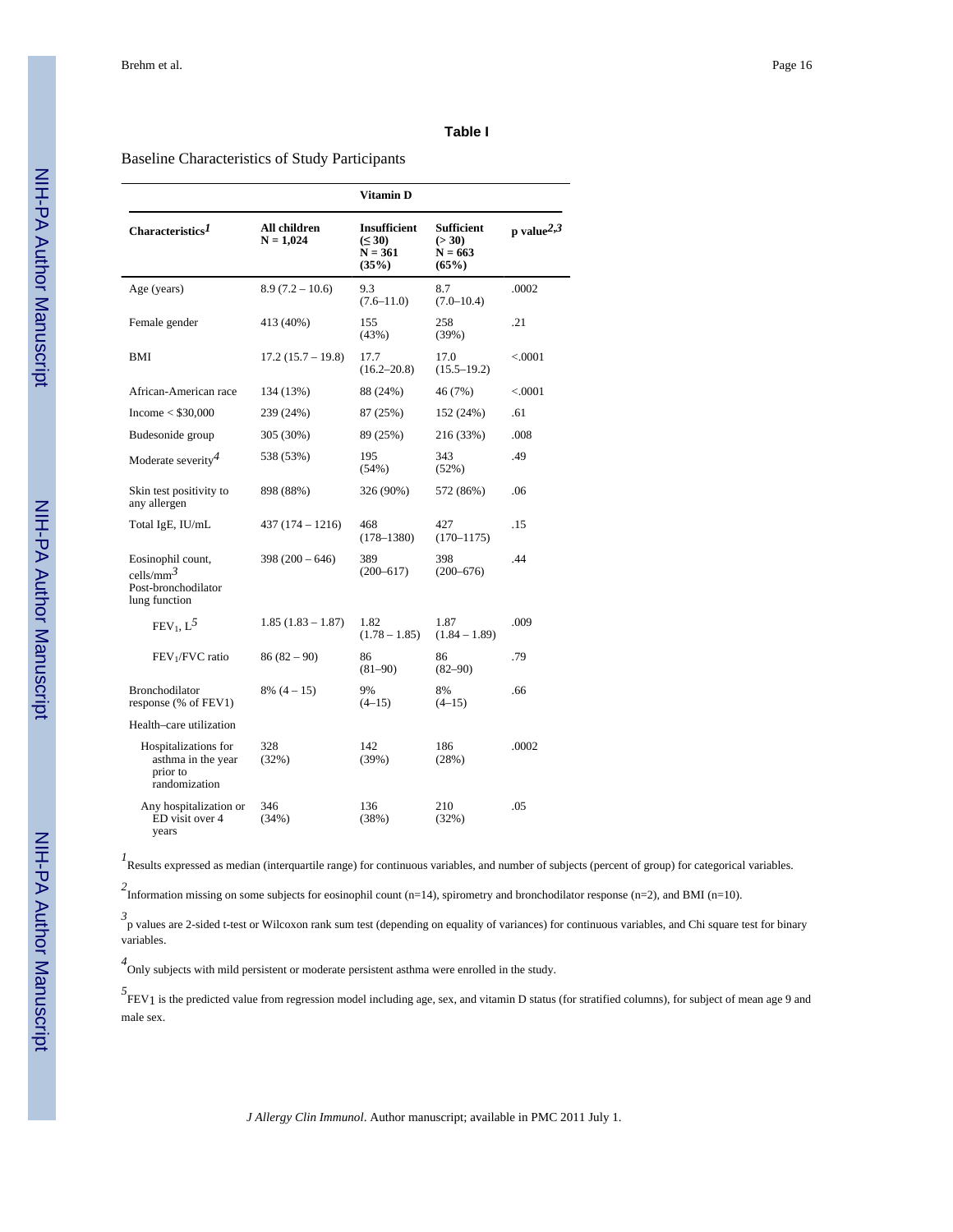# **Table II**

Hospitalizations or ED visits: Values are odds ratio (95% CI) (p value) for severe exacerbations in vitamin D insufficient group ( $\leq$ 30 ng/ml) vs. vitamin D ≤30 ng/ml) vs. vitamin D Hospitalizations or ED visits: Values are odds ratio (95% CI) (p value) for severe exacerbations in vitamin D insufficient group ( sufficient group (>30ng/ml) sufficient group (>30ng/ml)

| $1.5(1.1 - 1.9)(.01)$<br>$1.3(1.0-1.9)(0.08)$<br>$1.8(1.0-3.2)(0.05)$<br>$1.9(1.4 - 2.5)$<br>(<.0001)<br>$1.7(1.3-2.2)(0.0002)$<br>$1.3(1.0-1.7)(.05)$<br>$1.2(0.9 - 1.6)(.36)$<br>$1.7(1.0-2.8)(.06)$<br>Retrospective analysis <sup>2</sup><br>ED or hospitalization<br>in year prior to study <sup>3</sup><br>over 4 years of study<br>Prospective analysis<br>baseline (placebo or<br><b>ED/Hospitalization</b><br>insufficiency at<br>nedocromil<br>Vitamin D<br>Vitamin D | Adjusted for age, sex,<br>BML, income,<br>treatment group <sup>-1</sup><br>Unadjusted odds ratio | Additionally adjusted<br>for season of vitamin<br>D draw | Additionally adjusted<br>for baseline asthma<br>severity | Additionally adjusted<br>for race |
|---------------------------------------------------------------------------------------------------------------------------------------------------------------------------------------------------------------------------------------------------------------------------------------------------------------------------------------------------------------------------------------------------------------------------------------------------------------------------------|--------------------------------------------------------------------------------------------------|----------------------------------------------------------|----------------------------------------------------------|-----------------------------------|
|                                                                                                                                                                                                                                                                                                                                                                                                                                                                                 |                                                                                                  |                                                          |                                                          |                                   |
|                                                                                                                                                                                                                                                                                                                                                                                                                                                                                 |                                                                                                  | $2.0(1.5 - 2.7)$<br>(<.0001)                             | $1.9(1.4 - 2.6)$<br>(<.0001)                             | $1.7(1.2 - 2.7)(001)$             |
|                                                                                                                                                                                                                                                                                                                                                                                                                                                                                 |                                                                                                  |                                                          |                                                          |                                   |
|                                                                                                                                                                                                                                                                                                                                                                                                                                                                                 |                                                                                                  | $1.5(1.2-2.1)(0.04)$                                     | $1.5(1.1 - 2.0)(0.006)$                                  | $1.4(1.0 - 1.9)(0.03)$            |
|                                                                                                                                                                                                                                                                                                                                                                                                                                                                                 |                                                                                                  | $1.4(1.0-2.0)(.03)$                                      | $1.4(1.0-2.0)(.06)$                                      | $1.3(0.9 - 1.8)(1.5)$             |
| baseline(budesonide)<br>insufficiency at                                                                                                                                                                                                                                                                                                                                                                                                                                        |                                                                                                  | $1.8(1.0-3.3)(.06)$                                      | $1.8(1.0-3.4)(0.05)$                                     | $1.7(0-3.2)(11)$                  |

Models for hospitalization prior to randomization and stratified models are not adjusted for treatment group. *1*Models for hospitalization prior to randomization and stratified models are not adjusted for treatment group.

 $2$  The terms retrospective and prospective refer to the timing of the outcomes relative to the timing of phlebotomy from which vitamin D levels were measured. *2*The terms retrospective and prospective refer to the timing of the outcomes relative to the timing of phlebotomy from which vitamin D levels were measured.